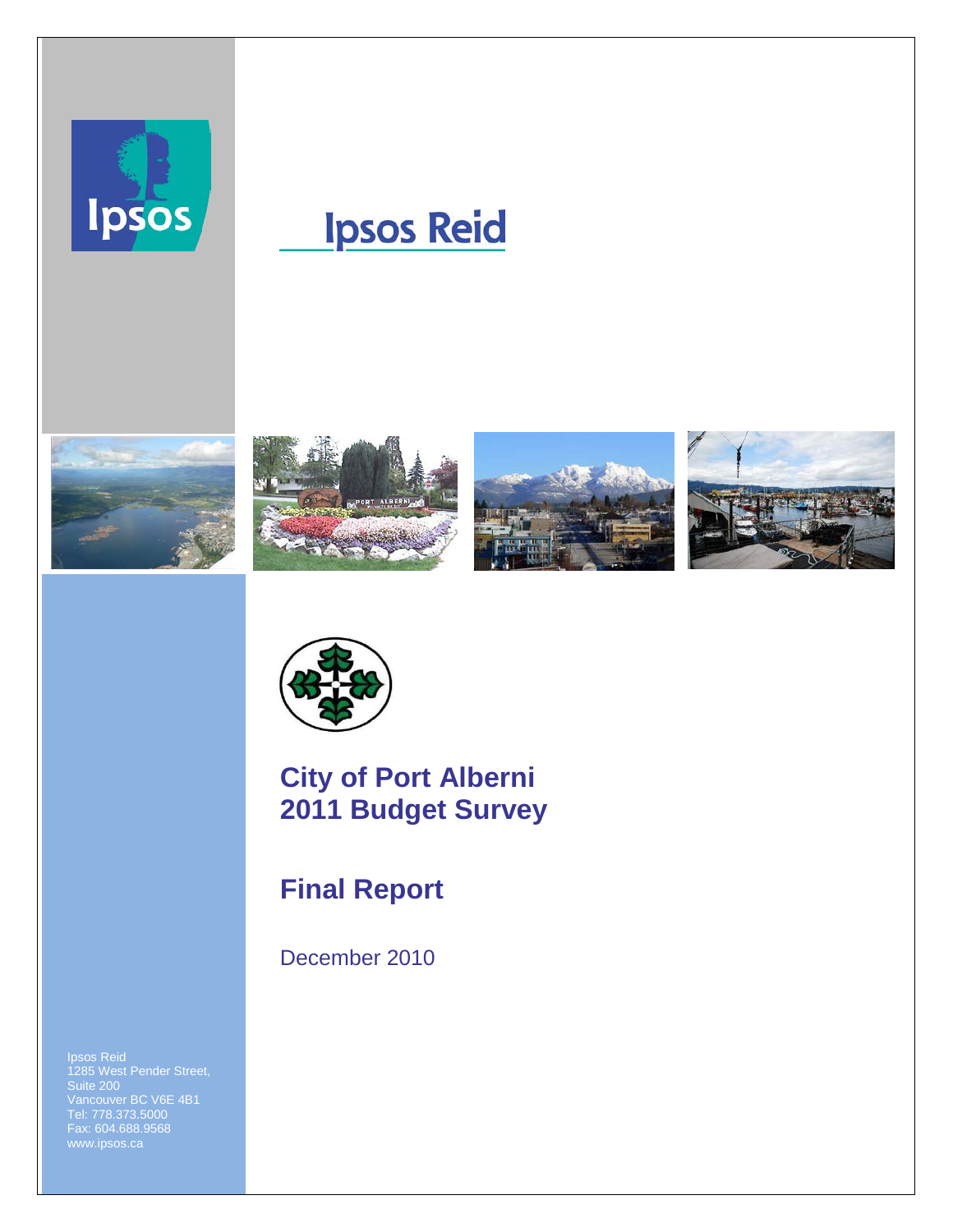

## **TABLE OF CONTENTS**

| .29 |
|-----|
|     |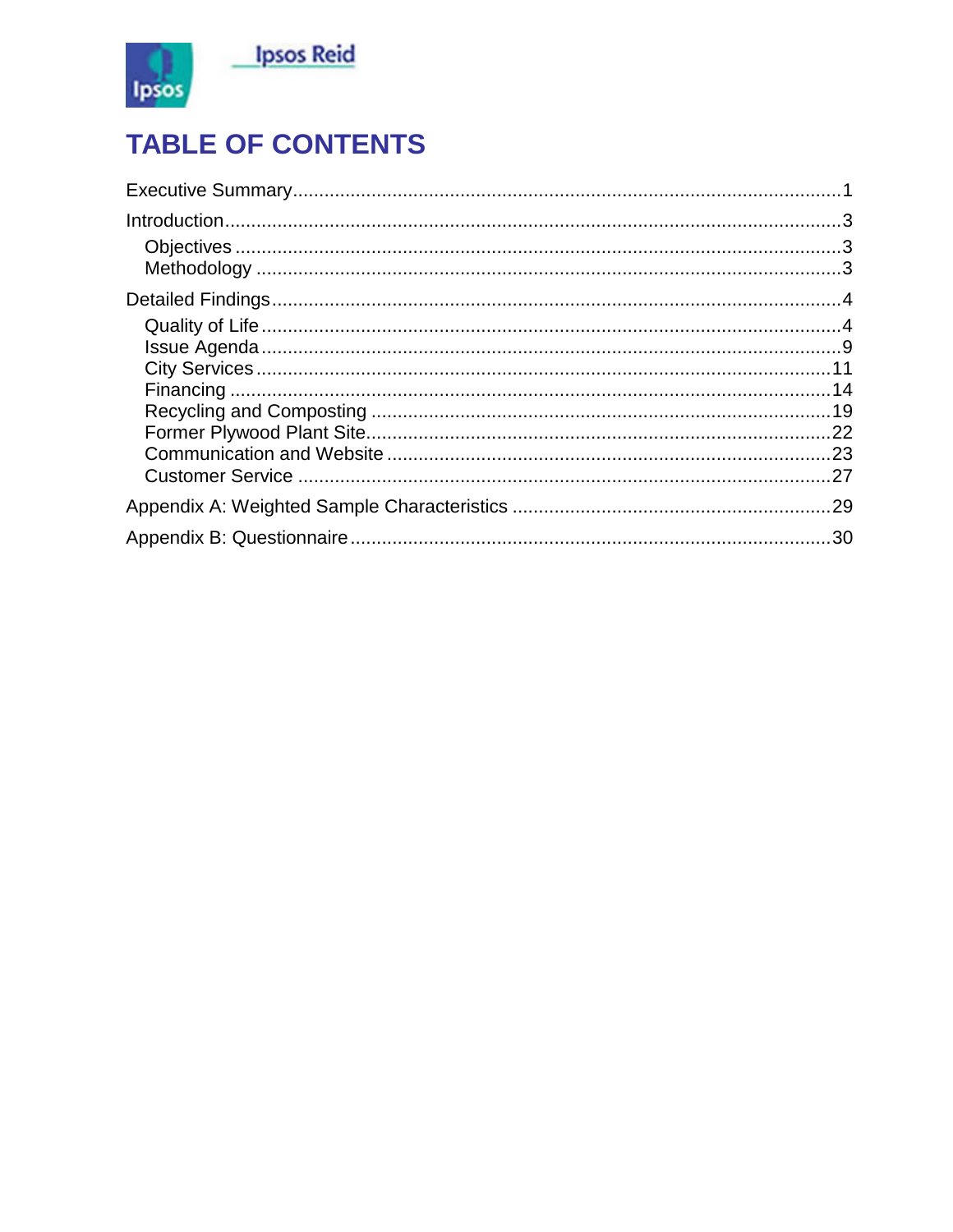

### <span id="page-2-0"></span>**Executive Summary**

**Quality of Life:** The vast majority of Port Alberni residents think the City of Port Alberni has a good quality of life. However, nearly four-in-ten residents say the quality of life has worsened over the past five years, with employment/economic issues as the main driver of this perceived decline.

Port Alberni residents are split as to how community safety has changed over the past five years, with roughly equal proportions saying safety has improved, worsened and not changed.

**Issue Agenda:** Economic issues lead the public issue agenda. More than four-in-ten residents mention an economic issue as the issue they would like to see receive the greatest attention from local leaders. Second tier issues include municipal government services and taxation/municipal government spending.

**City Operations:** Port Alberni residents are divided in their perceptions of Council and Administration, although Administration rates a little better than Council. Six-in-ten residents say they are satisfied with the performance of Administration, compared to five-in-ten who are satisfied with Council.

Overall, half are satisfied with the way their municipal government including Council and Administration as a whole is going about running the community.

**City Services:** Residents are generally satisfied overall with City services, with nearly eight-inten giving favourable ratings for the overall level and quality of services provided by the City of Port Alberni.

In particular, citizens express high satisfaction with fire services, police services, public works (drinking water, storm water and sewer) and parks and recreation services.

Satisfaction is lower, but still above a majority for recycling, heritage resources (Alberni Valley Museum, McLean Mill and the steam train), streets and sidewalks (maintenance, cleaning and upgrading) and local planning.

Fewer than half of residents are satisfied with the City when it comes to economic development and garbage collection.

**Financing:** Overall, nearly six-in-ten residents believe they receive good value for their municipal tax dollars.

Looking to future budget decisions, citizens are split about equally when given a choice between increasing taxes and making cuts to services.

A strong majority of citizens support the idea of generating additional revenue through corporate sponsorships and development fees. There is less support for increased or new user fees and much less support for implementing pay parking.

Seven-in-ten citizens say they oppose further reductions to the industrial tax rate.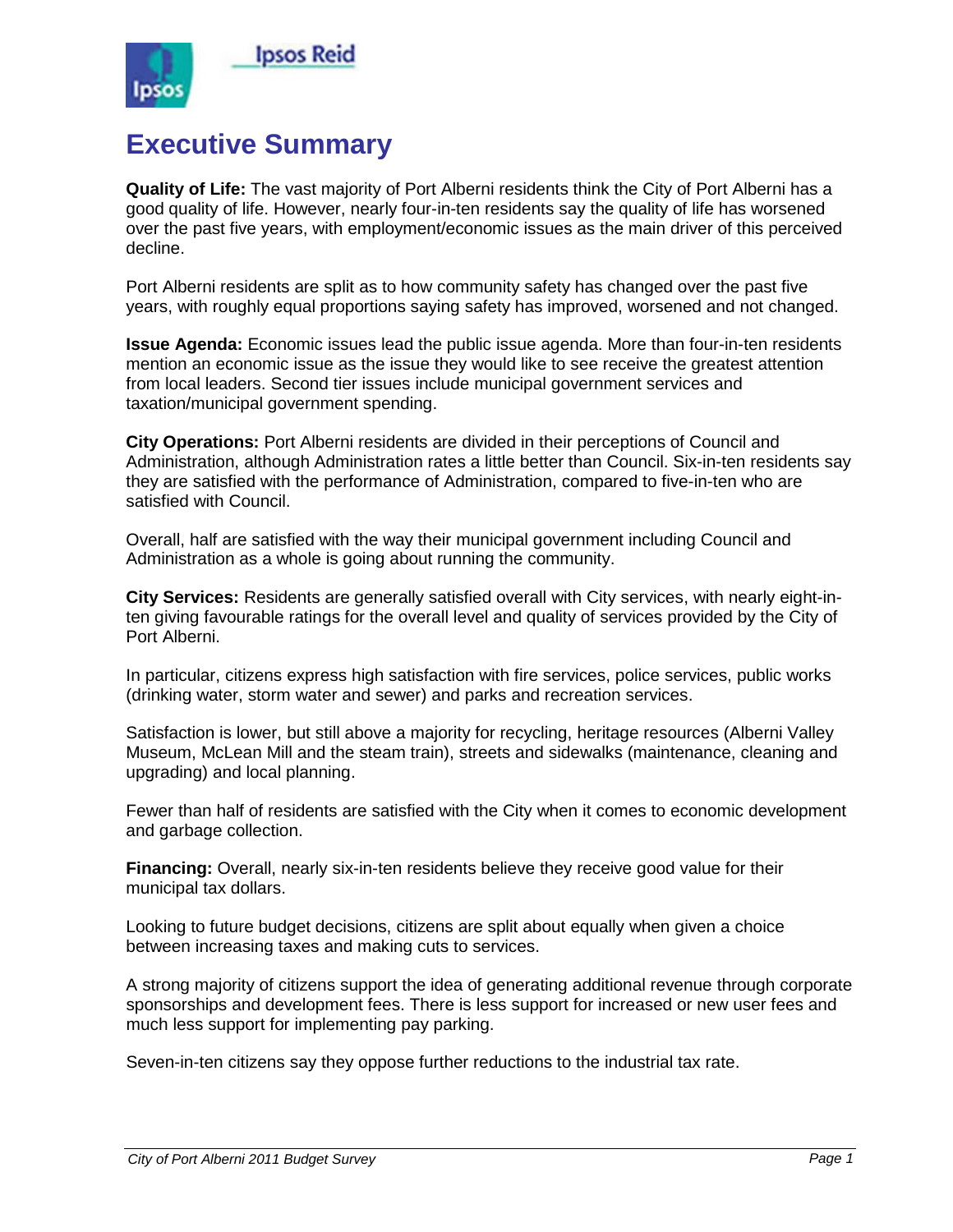

**Recycling and Composting:** Most Port Alberni residents are composting kitchen and yard waste at home. Nearly nine-in-ten residents of single detached homes say they compost their yard waste and nearly six-in-ten say they compost their kitchen food scraps.

About half of single detached home residents say they are willing to pay some amount for weekly curbside pick-up of kitchen scraps and yard waste. About half of residents are also willing to pay some amount to have a drop-off composting depot available for kitchen scraps and yard scraps.

**Former Plywood Plant Site:** A majority of residents say they would like to see the former Plywood Plant site sold, mostly with mixed use zoning that would allow for both industrial and commercial activities.

**Communication and Website:** Residents most prefer the City to communicate with them through newspapers, mail and email.

More than four-in-ten citizens say they have visited the City's website in past 12 months. Among visitors, more than eight-in-ten give a positive review to the content and information available on the website.

**Customer Service:** Nearly six-in-ten residents say they have personally contacted or dealt with the City of Port Alberni or one of its employees in the past 12 months.

Satisfaction ratings among those contacting the City are very high, with nine-in-ten saying they are satisfied with the overall service they received.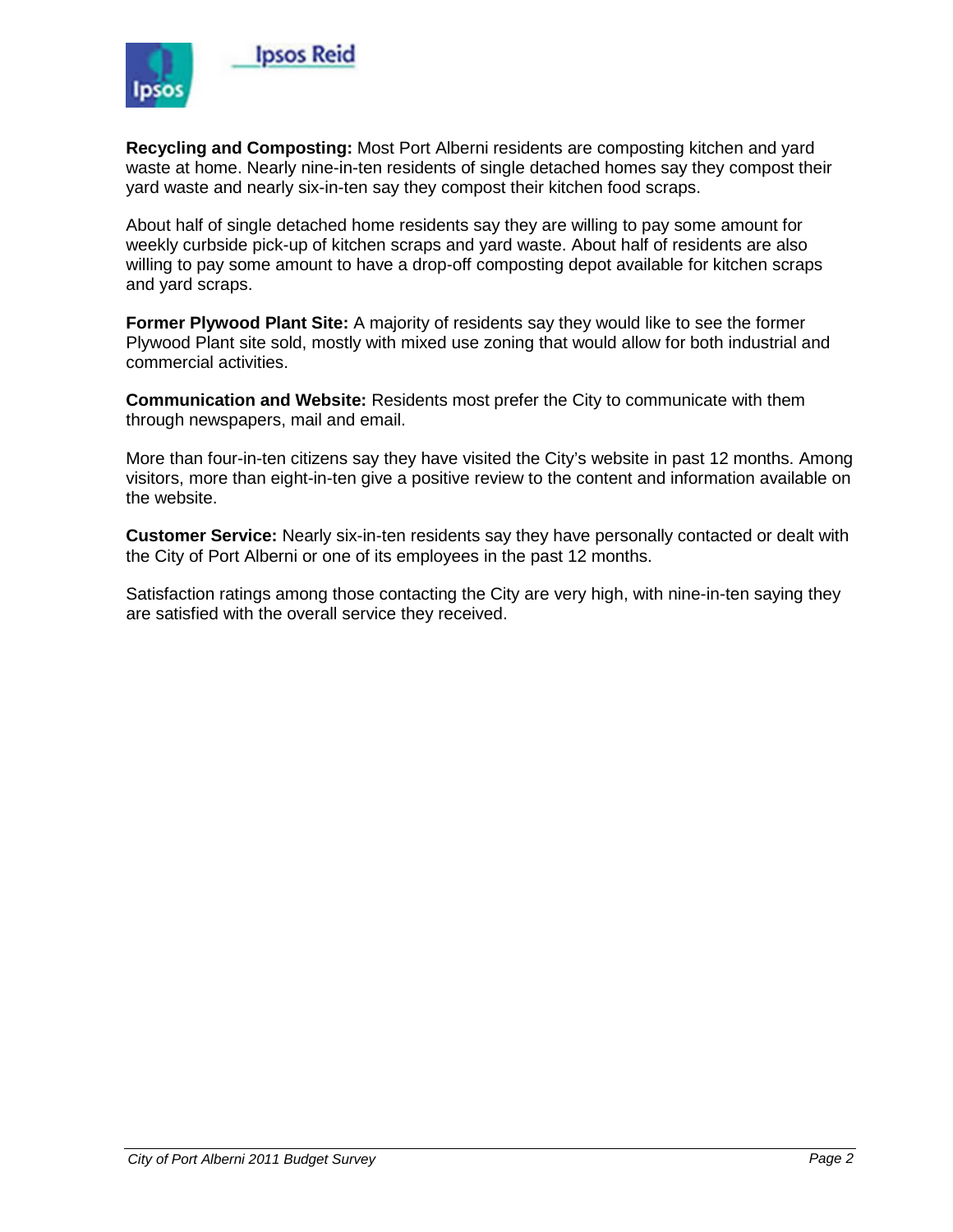

### <span id="page-4-0"></span>**Introduction**

#### <span id="page-4-1"></span>*Objectives*

The City of Port Alberni commissioned Ipsos Reid to conduct a public opinion survey of residents to help guide staff and Council as they develop the City's 2011 budget. Broadly speaking, the primary objective of this research was to provide the City with a comprehensive assessment of citizens' priorities, satisfaction with municipal services, funding preferences, and attitudes towards other topical issues facing the community. More specific objectives included:

- Identify the issues seen as most in need of attention from local leaders;
- Assess perceptions towards the overall quality of life in Port Alberni;
- Assess perceptions of the City's municipal operations;
- Measure satisfaction with specific City services;
- Determine perceived value for taxes and identify preferred funding options;
- Gauge the level of support for a further reduction in the industrial tax rate;
- Determine willingness to pay for new composting services;
- Understand usage preferences for the former Plywood Plant site;
- Identify preferred communications channels for receiving City-related information;
- Gauge usage and perceptions of the City's website; and,
- Determine the incidence of contacting the City and satisfaction with contact experiences.

The insight gained from this research will ultimately help guide the City of Port Alberni make important decisions regarding planning, budgeting, and issues management.

Where comparable, the City of Port Alberni's results have been reported against Ipsos Reid's database of municipal norms for British Columbia to provide additional insight, context, and benchmarks against which the City can evaluate its performance. These norms are based on up to 33,000 observations in nearly 35 different municipalities representing a mix of community sizes and urban/rural locations across the province.

#### <span id="page-4-2"></span>*Methodology*

Ipsos Reid conducted a total of 400 telephone interviews with a randomly selected representative sample of Port Alberni residents aged 18 years or older. All interviews were conducted between November 22 and 30, 2010. Sample was drawn by postal code and respondents were asked in the beginning of the survey whether or not they live in the City of Port Alberni to further validate residency. To ensure appropriate representation from key demographic segments, quotas were set by gender and age. The final data has also been weighted to ensure that the sample's age/gender distribution reflects that of the actual population in Port Alberni according to the 2006 Census.

Overall results are accurate to within ±4.9 percentage points, nineteen times out of twenty. The margin of error will be larger for sample subgroups.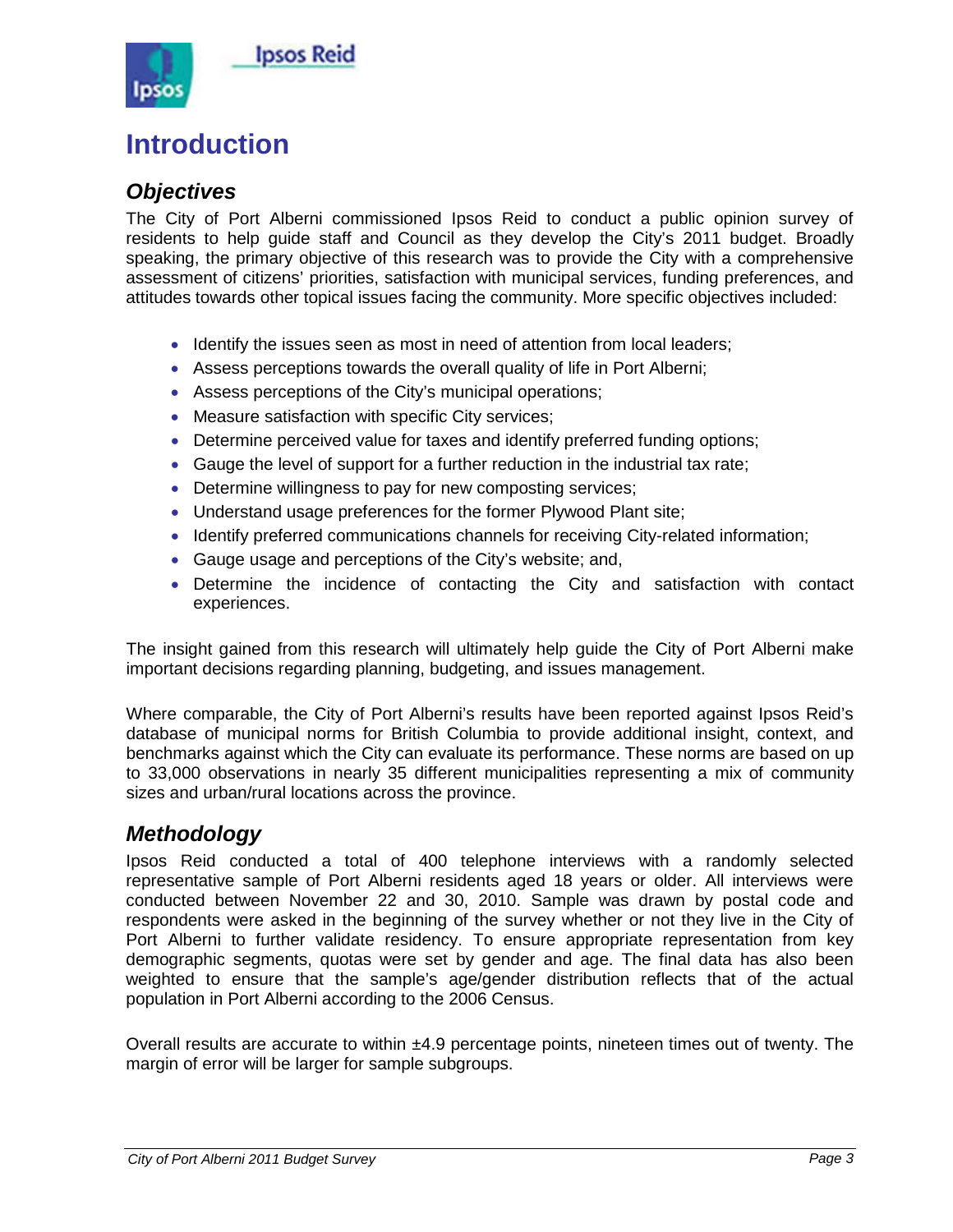

### <span id="page-5-0"></span>**Detailed Findings**

### <span id="page-5-1"></span>*Quality of Life*

#### **Overall Quality of Life in the City of Port Alberni**

**Vast majority of citizens say they have a good quality of life in Port Alberni.**

Overall, nine-in-ten (89%) citizens rate the quality of life in the City of Port Alberni positively, with 22% saying "very good" and 67% saying "good". Only one-in-ten (11%) describe the quality of life as "very poor" (2%) or "poor" (9%).

Despite the positive result, this rating (combined "very good/good" scores) is below what is typically reported in other British Columbian municipalities, especially when it comes to "very good" ratings.



Quality of life perceptions are consistent across demographic groups.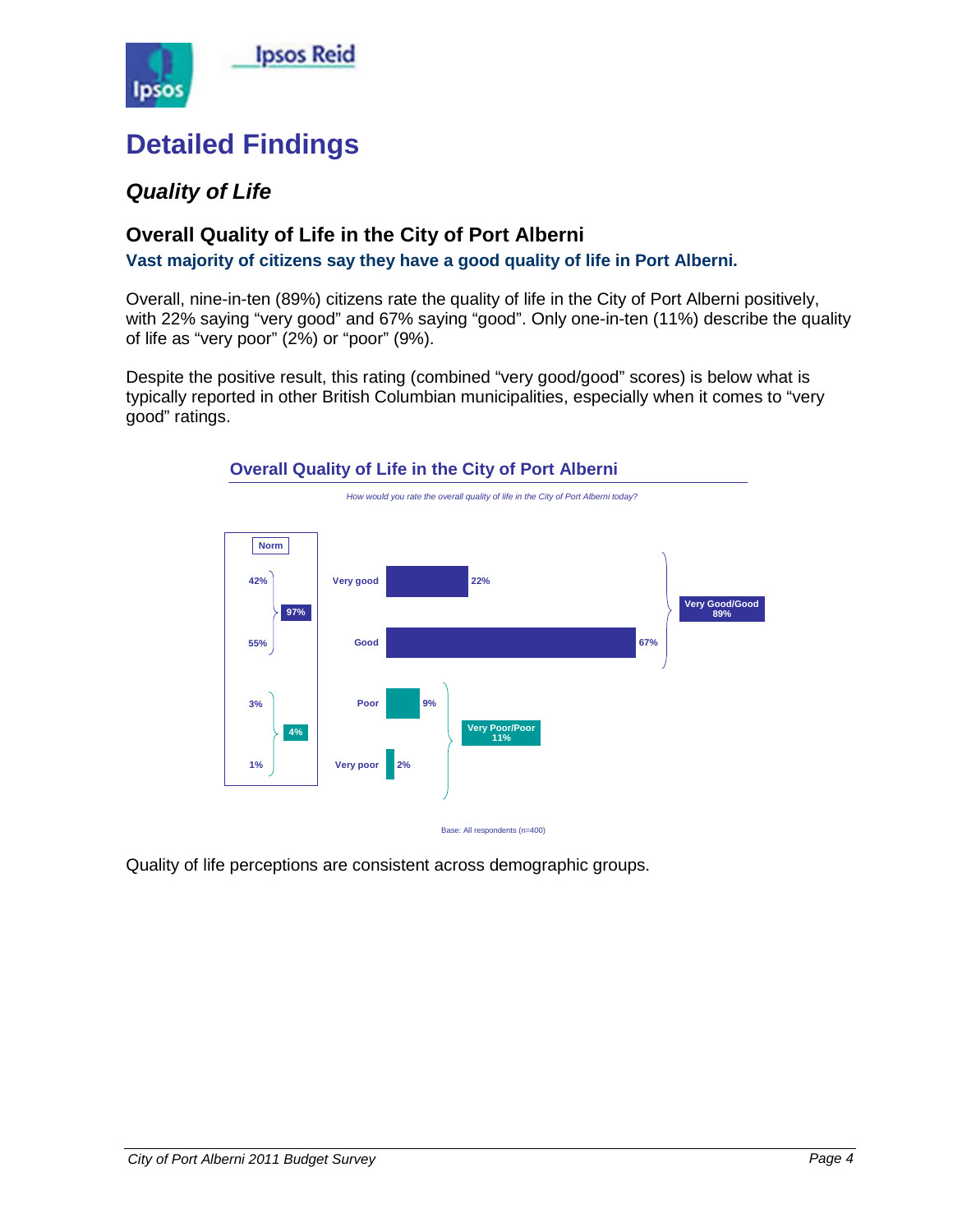

#### **Change in Quality of Life Past Five Years**

#### **More citizens think quality of life is getting worse than better.**

When asked how the quality of life in Port Alberni has changed over the past five years, residents are most likely to say it has either "stayed about the same" (41%) or "worsened" (38%). Only about two-in-ten (19%) residents say the quality of life has "improved" during this timeframe, resulting in a net momentum score (improved – worsened) of -19 points. Overall, these findings suggest that despite citizens' overall positive perceptions of Port Alberni's quality of life, there is also a sense this has deteriorated over the past few years.

These results are different from what we typically see in other British Columbian municipalities where residents generally report a slightly improving quality of life.



#### **Change in Quality of Life Past Five Years**

These perceptions regarding the changing quality of life are consistent across demographic groups.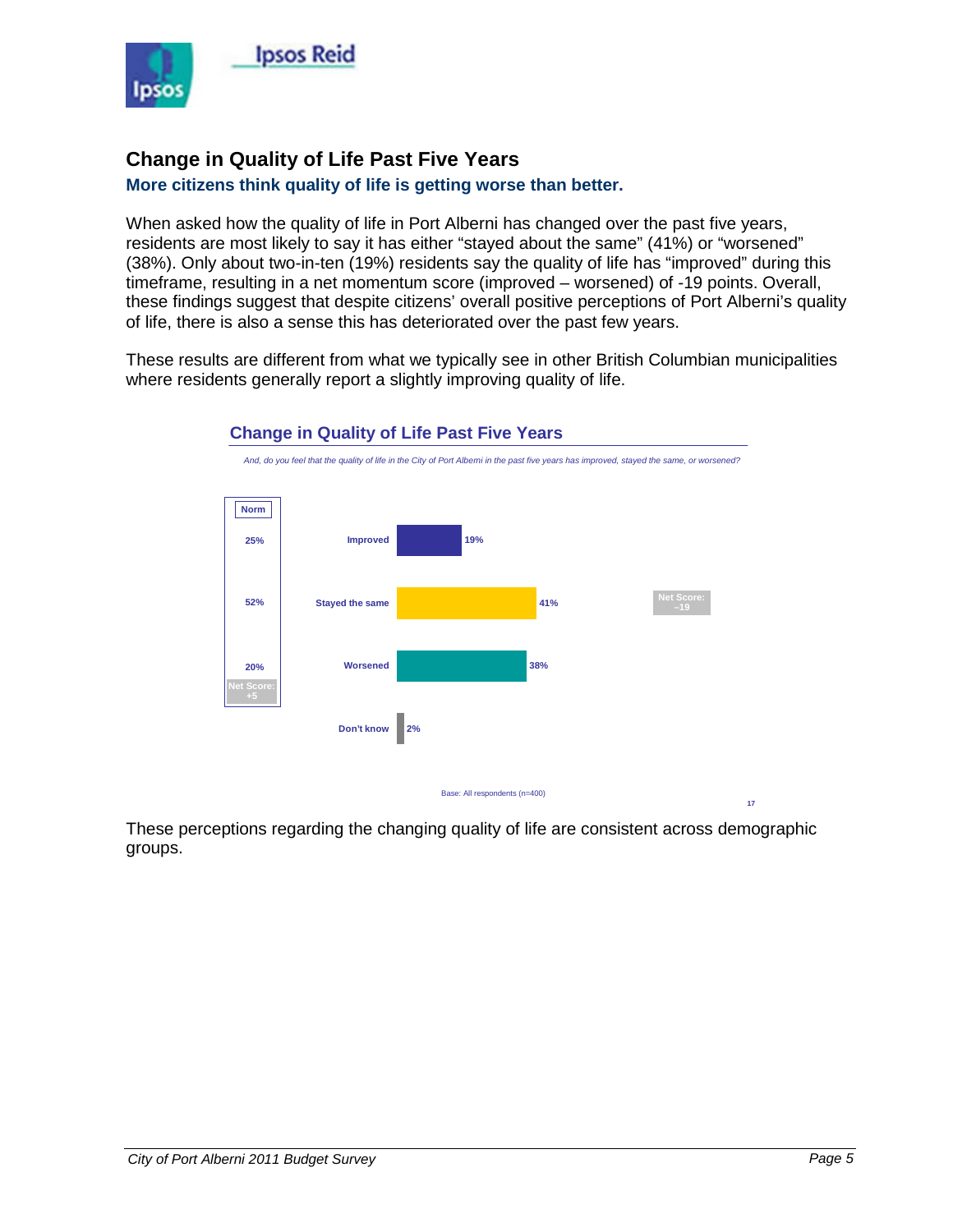

#### **Reasons why Quality of Life has Improved**

#### **No single reason stands out for why quality of life has improved.**

Among those who feel the quality of life in Port Alberni has improved over the past three years (n=73), no single reason stands out. The top reasons mentioned include "more stores" (17%), "more infrastructure" (14%) and "economy has improved" (12%).

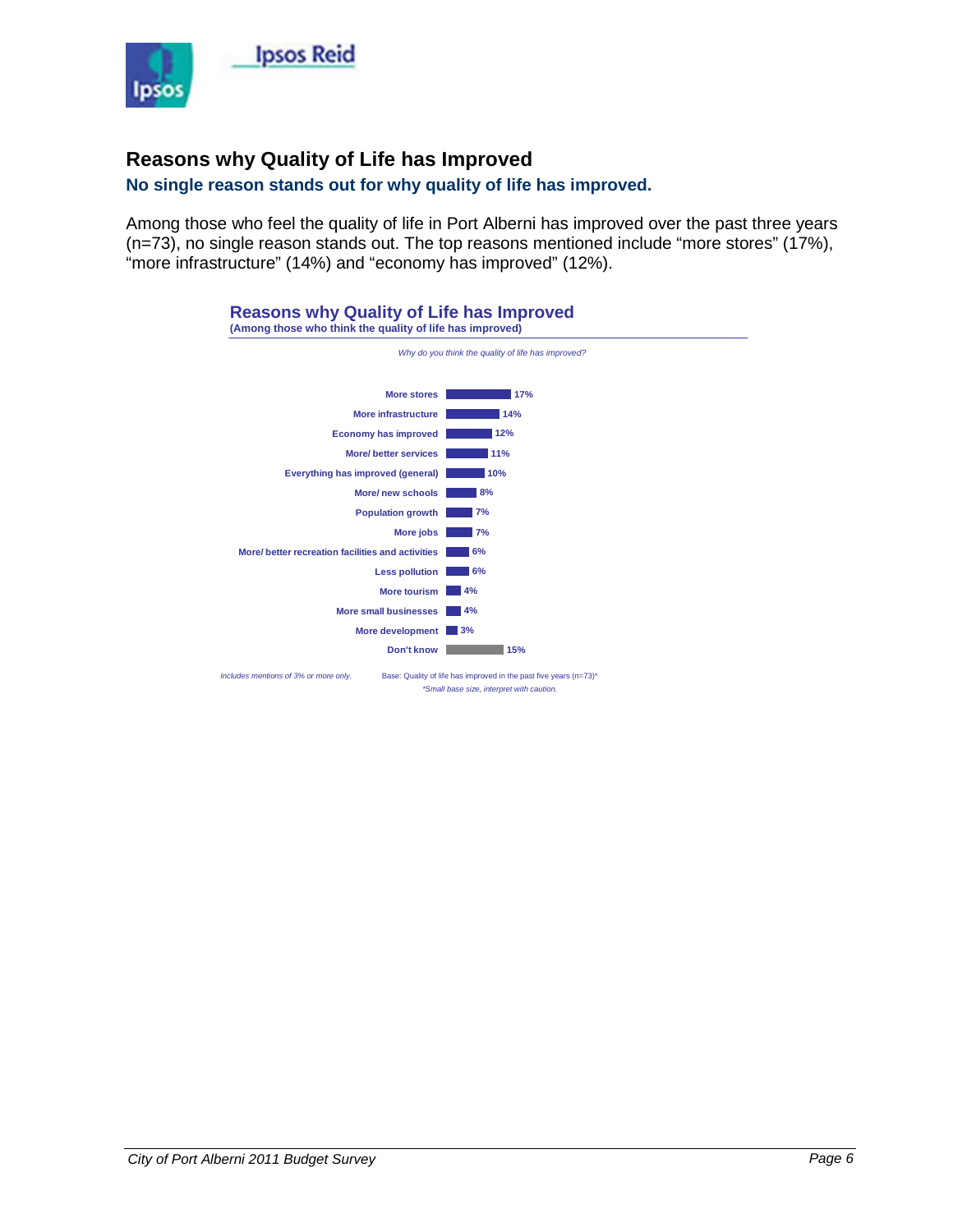

#### **Reasons why Quality of Life has Worsened**

#### **Employment issues are main reason for thinking quality of life has worsened.**

Nearly four-in-ten of those who feel the quality of life in Port Alberni has worsened over the past three years (n=155) cite reasons related to "job losses/unemployment" (37%). Other reasons for worsened perceptions include "the economy" (14%), "poverty/homelessness" (12%), "high/increasing property taxes" (10%) and "reduced/worse City services" (10%).



*City of Port Alberni 2011 Budget Survey Page 7*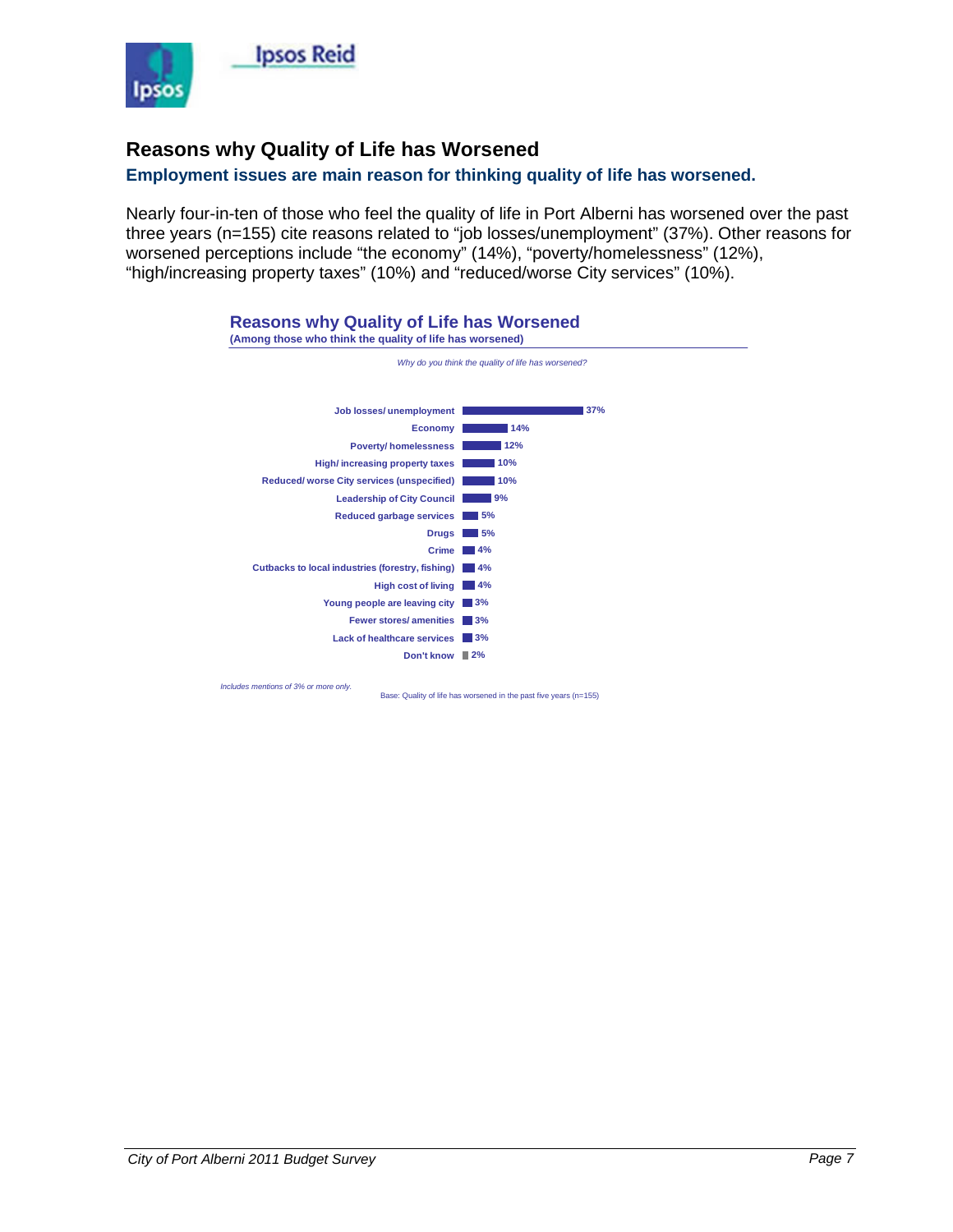

#### **Change in Community Safety Past Five Years**

#### **Citizens have mixed views on changes to safety in community.**

Port Alberni residents have divergent views on how community safety has changed over the past five years. Slightly more than one-third (37%) say they feel "no change" in their safety in the past five years. Another one-third (34%) say they feel "less safe" (34%), while just less than three in ten feel "more safe" (27%).

These results are somewhat more positive than the norm for other BC municipalities. Typically the percentage who feels "less safe" is higher than what is recorded in Port Alberni.



#### **Change in Community Safety Past Five Years**

Base: All respondents (n=400)

Perceptions regarding the changing safety in the community are consistent across demographic groups.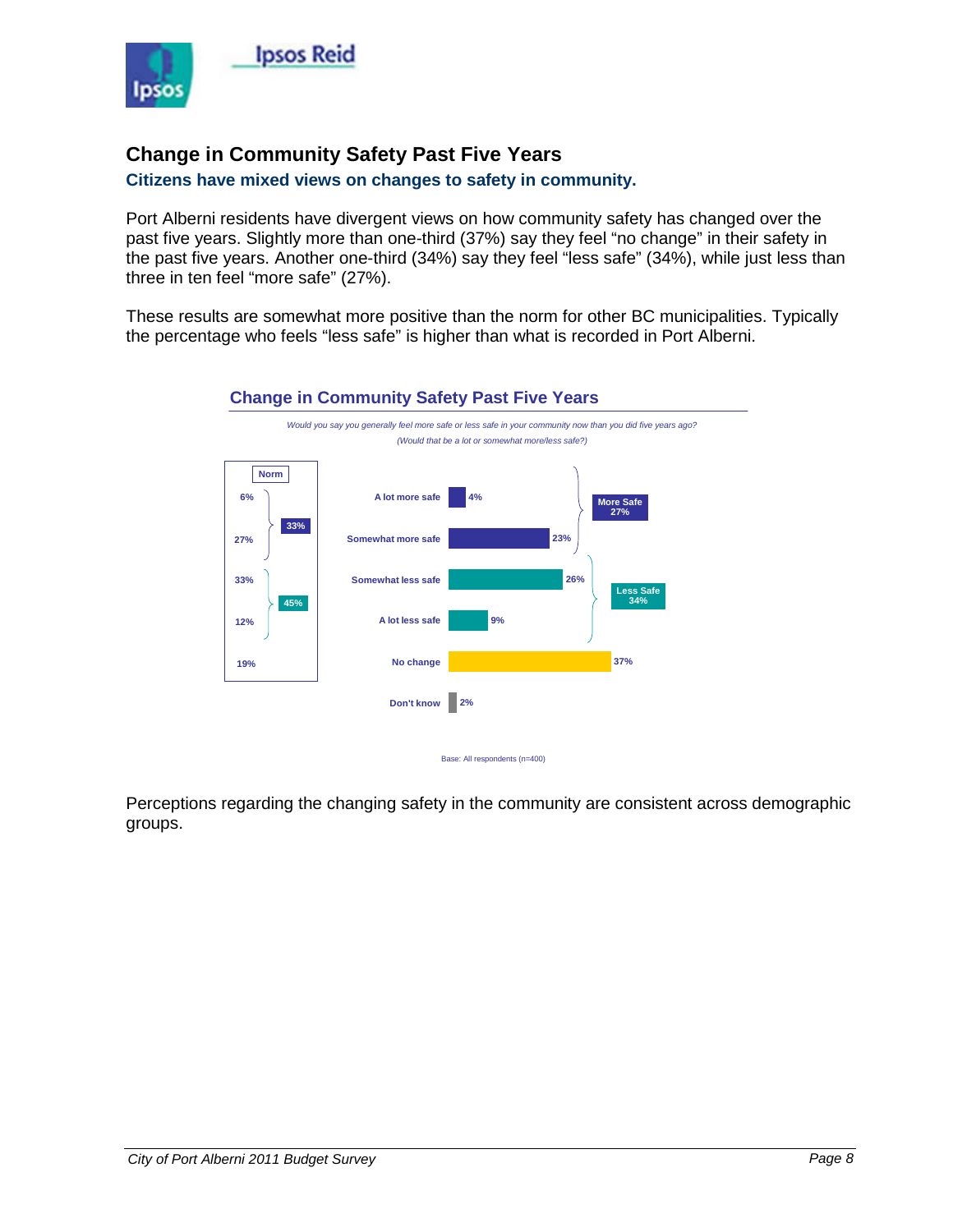

#### <span id="page-10-0"></span>*Issue Agenda*

#### **Top-of-Mind Issues**

#### **Economic issues lead the public issue agenda.**

Slightly more than four-in-ten (43%) Port Alberni residents mention an issue related to the "economy" when asked to name the most important issue facing the community they feel should get the greatest attention from local leaders.

Next to the economy, second tier community concerns include issues related to "municipal government services" (26%) and "taxation/municipal government spending" (22%). Other top-ofmind concerns include "environment" (14%), "transportation" (8%), "social issues" (6%) and "education" (5%).

Compared to the norm for other BC municipalities, Port Alberni residents place a higher priority on issues related to the economy, as well as to municipal government services and municipal taxation/spending. Conversely, Port Alberni residents are less likely to mention concerns related to issues such as transportation, social issues, growth and crime.



#### **Top-of-Mind Issues**

Issues related to the **economy** are more likely to be mentioned by the 35 to 54 year age segment (53% mention) and by the higher household income segment (53% of \$60K+ mention vs. 39% among <\$60K).

Issues related to **taxation/municipal government spending** are more likely to be mentioned by men (27% of men vs. 18% of women) and less likely to be mentioned by the lower household income segment (12% of <\$30K mention vs. 25% among \$30K).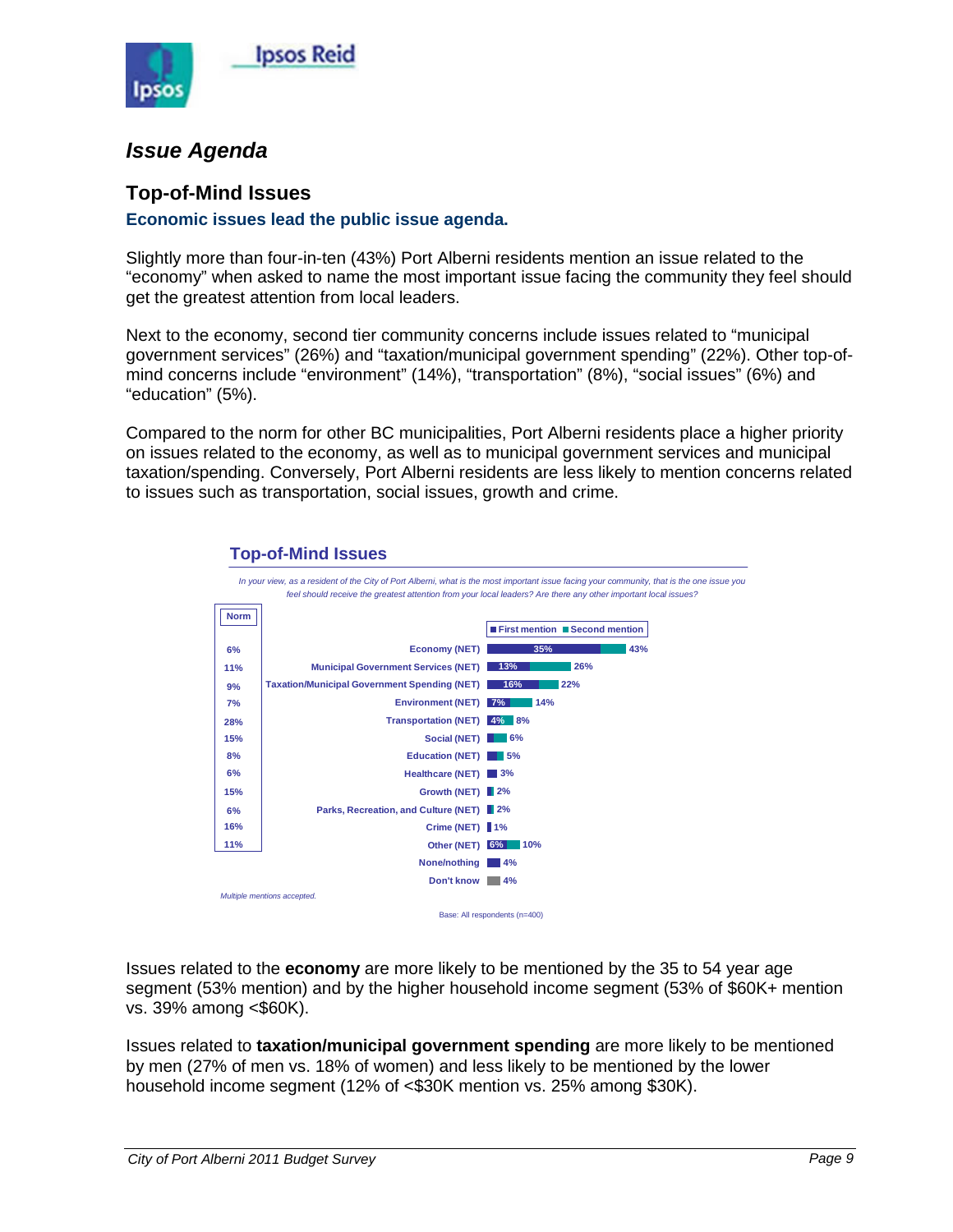

#### **City Operations**

#### **Satisfaction with City Operations**

#### **Residents divided in perceptions of Council and Administration**

One-half (50%) of residents say they are satisfied with the way their **municipal government including Council and Administration as a whole** is going about running the community. This includes 6% who are "very satisfied" and 45% who are "somewhat satisfied". A similar proportion (49%) is not satisfied with the overall municipal government performance, including 32% who are "not very satisfied" and 17% who are "not at all satisfied".

The ratings are similar for **Council excluding Administration**, with half (50%) of residents expressing satisfaction (4% "very satisfied", 46% "somewhat satisfied") and half expressing dissatisfaction (35% "not very satisfied", 14% "not at all satisfied").

The ratings are somewhat better for **Administration excluding Council**, with six-in-ten (60%) residents saying they are satisfied (11% "very satisfied", 49% "somewhat satisfied") compared to 36% who are not satisfied (24% "not very satisfied", 12% "not at all satisfied").



Satisfaction with **Council excluding Administration** is higher among women (55% satisfied vs. 45% of men) and among those with children in the household (61% satisfied vs. 45% among households with no kids).

Satisfaction with **Administration excluding Council** is higher among those under the age of 55 years (65% satisfied vs. 53% among 55+ years) and those with children in the household (71% satisfied vs. 55% among households with no kids).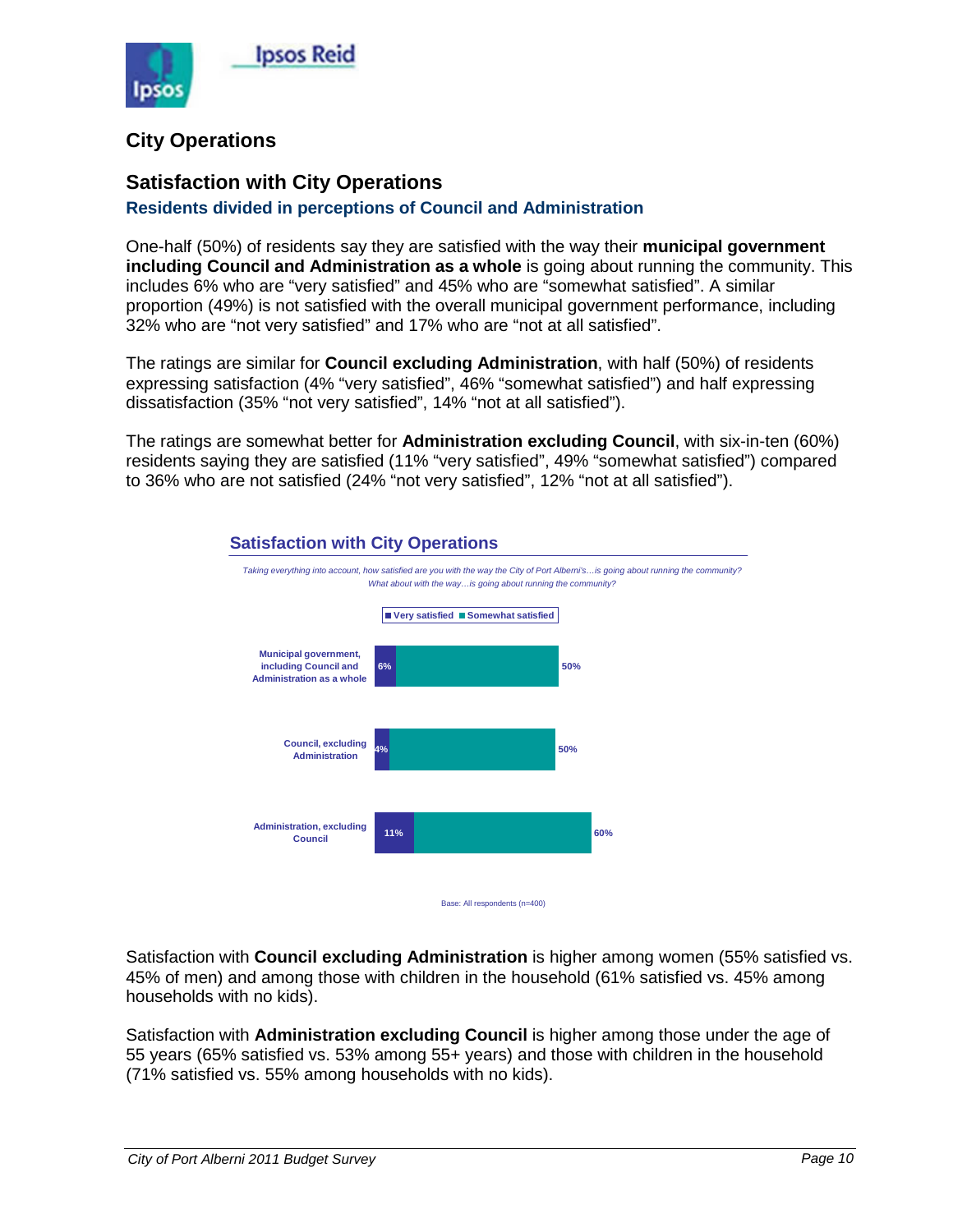

#### <span id="page-12-0"></span>*City Services*

#### **Overall Satisfaction with City Services**

#### **Most residents are satisfied with City services.**

Nearly eight-in-ten (78%) citizens are satisfied with the overall level and quality of services provided by the City of Port Alberni. Of this, 18% are "very satisfied" and 60% are "somewhat satisfied". The remaining 21% express a more negative view, including 5% saying "not at all satisfied" and 16% saying "not very satisfied".

Overall satisfaction (combined "very/somewhat satisfied" responses) in Port Alberni is below what we typically see in other British Columbian municipalities.



#### **Overall Satisfaction with City Services**

Base: All respondents (n=400)

Satisfaction ratings are consistent across demographic groups.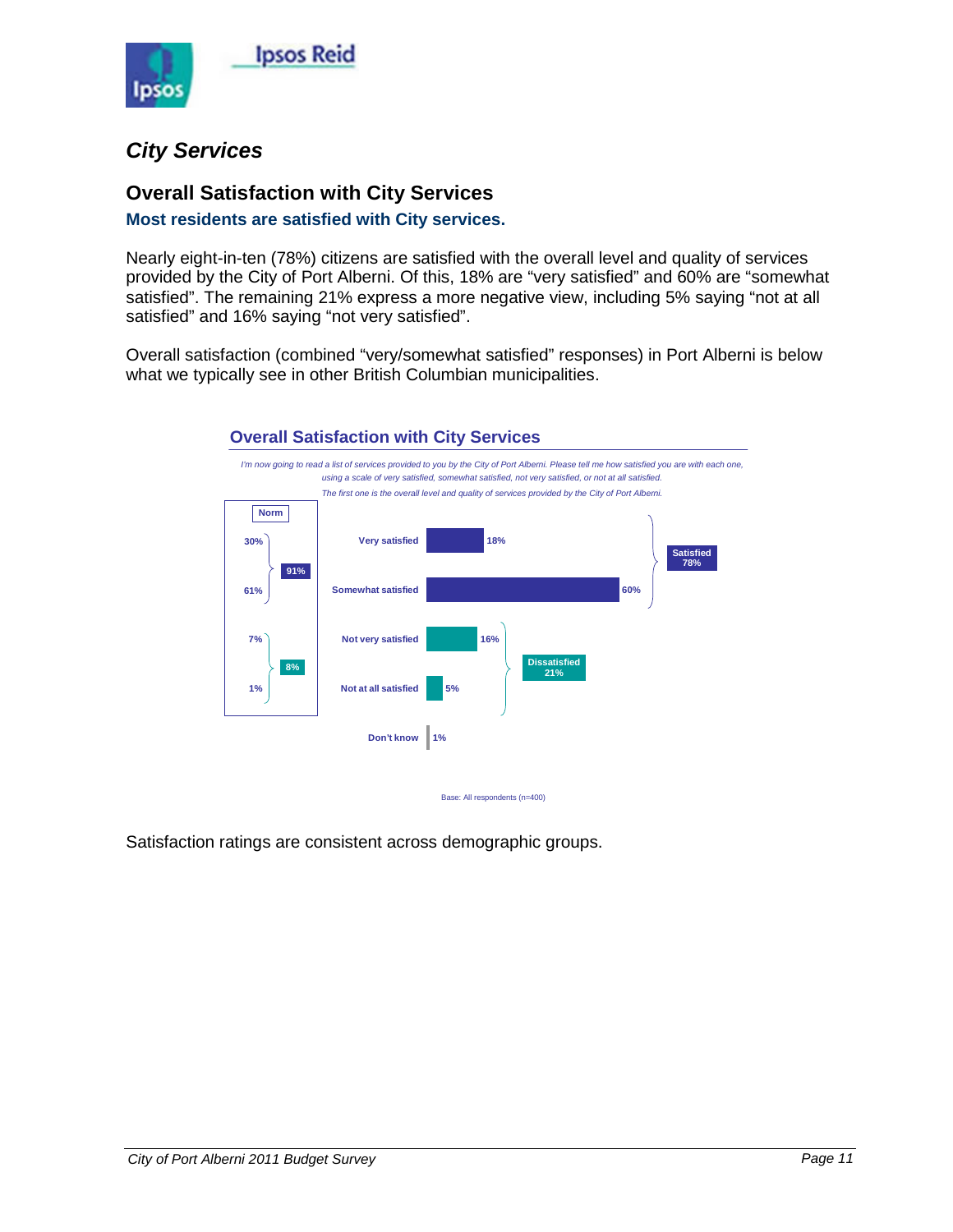

#### **Satisfaction with Specific Services**

#### **Majority of citizens satisfied with all services except economic development and garbage collection.**

Citizens were also asked to rate their satisfaction with specific services provided by the City of Port Alberni. Review of these results show that the majority of citizens are satisfied with most of the services tested other than economic development and garbage collection.

Overall, citizens are most satisfied with the following four services:

- Fire services (95% satisfied, 73% "very satisfied")
- Police services (89% satisfied, 45% "very satisfied")
- Public works including drinking water, storm water and sewer (87% satisfied, 44% "very satisfied")
- Parks and recreation services (84% satisfied, 46% "very satisfied")

A majority of residents are also satisfied with the following four services:

- Recycling (73% satisfied, 28% "very satisfied")
- Heritage resources including the Alberni Valley Museum, the McLean Mill and the steam train (72% satisfied, 36% "very satisfied")
- Maintenance, cleaning and upgrading of streets and sidewalks (64% satisfied, 18% "very satisfied")
- Local planning (56% satisfied, 6% "very satisfied")

Less than half of residents are satisfied with the following two services:

- Economic development (47% satisfied, 8% "very satisfied")
- Garbage collection (37% satisfied, 16% "very satisfied")

The results for Port Alberni are on par with other BC municipalities when it comes to fire services, police services, public works (drinking water, storm water and sewer) and parks and recreation services and programs.

Port Alberni results are well below municipal norms for garbage collection and also below norms for recycling, economic development and maintenance, cleaning and upgrading of streets and sidewalks.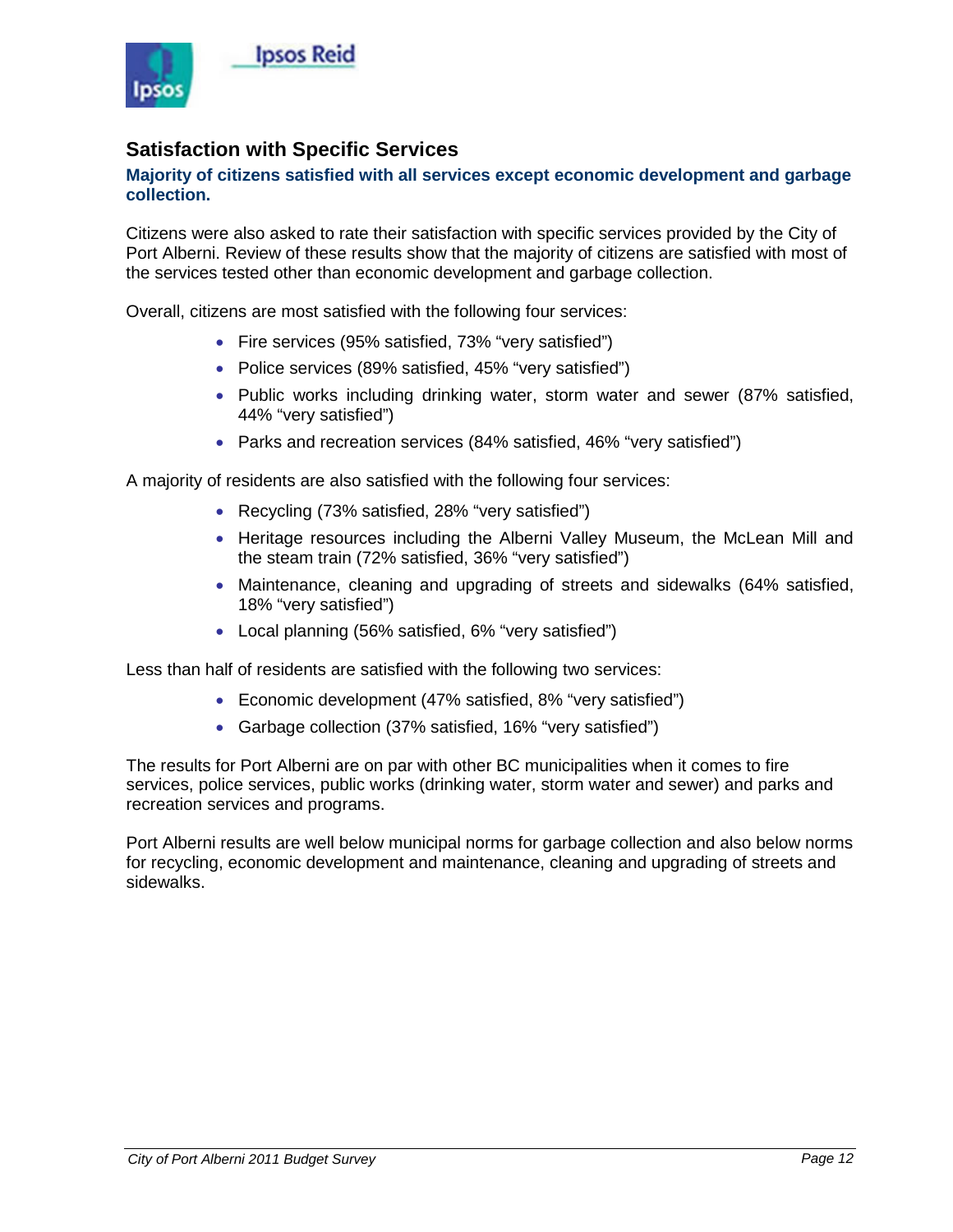

#### **Satisfaction with Specific Services**



Satisfaction with **heritage resources** is higher among women (78% satisfied vs. 67% of men) and among younger residents (90% satisfied among 18-34 years vs. 68% among 35+ years).

Satisfaction with **economic development** is higher among lower household income residents (56% satisfied among <\$30K) and lower among higher income households (41% among \$60K+).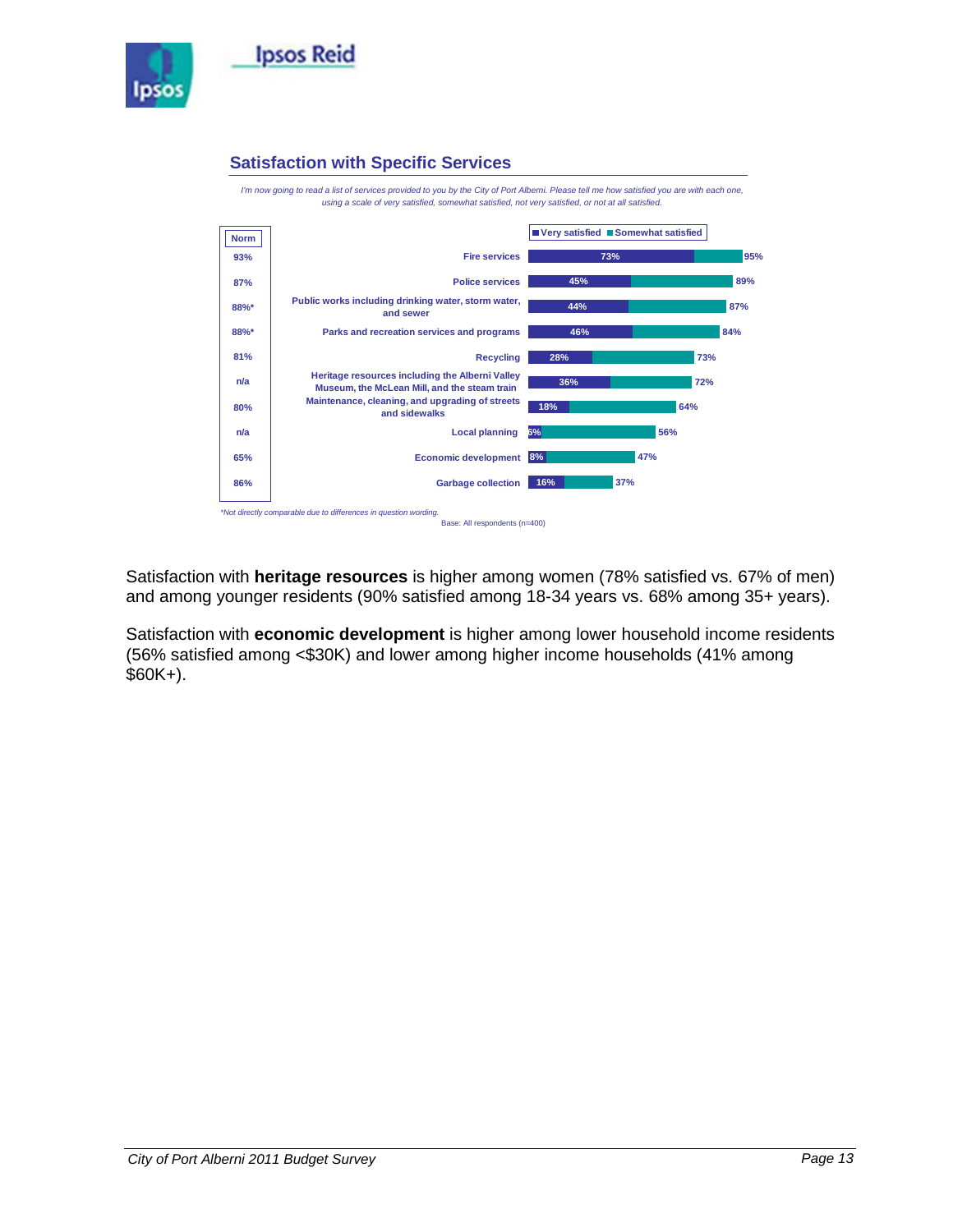

#### <span id="page-15-0"></span>*Financing*

#### **Value of Taxes**

#### **A majority of citizens believe they receive good value for their municipal tax dollars.**

Overall, slightly less than six-in-ten (57%) citizens say they receive good value for the taxes they pay to the City of Port Alberni. Of this, 9% say they receive "very good value" and 47% say they receive "fairly good value". Just over four-in-ten (42%) citizens feel otherwise, including 14% saying "very poor value" and 28% saying "fairly poor value".

These results (combined "very/fairly good value" responses) are substantially below what is typically seen in other British Columbian municipalities.



Perceptions that they receive good value are higher among lower household income residents (66% of <\$30K) and lower among higher income households (50% among \$60K+).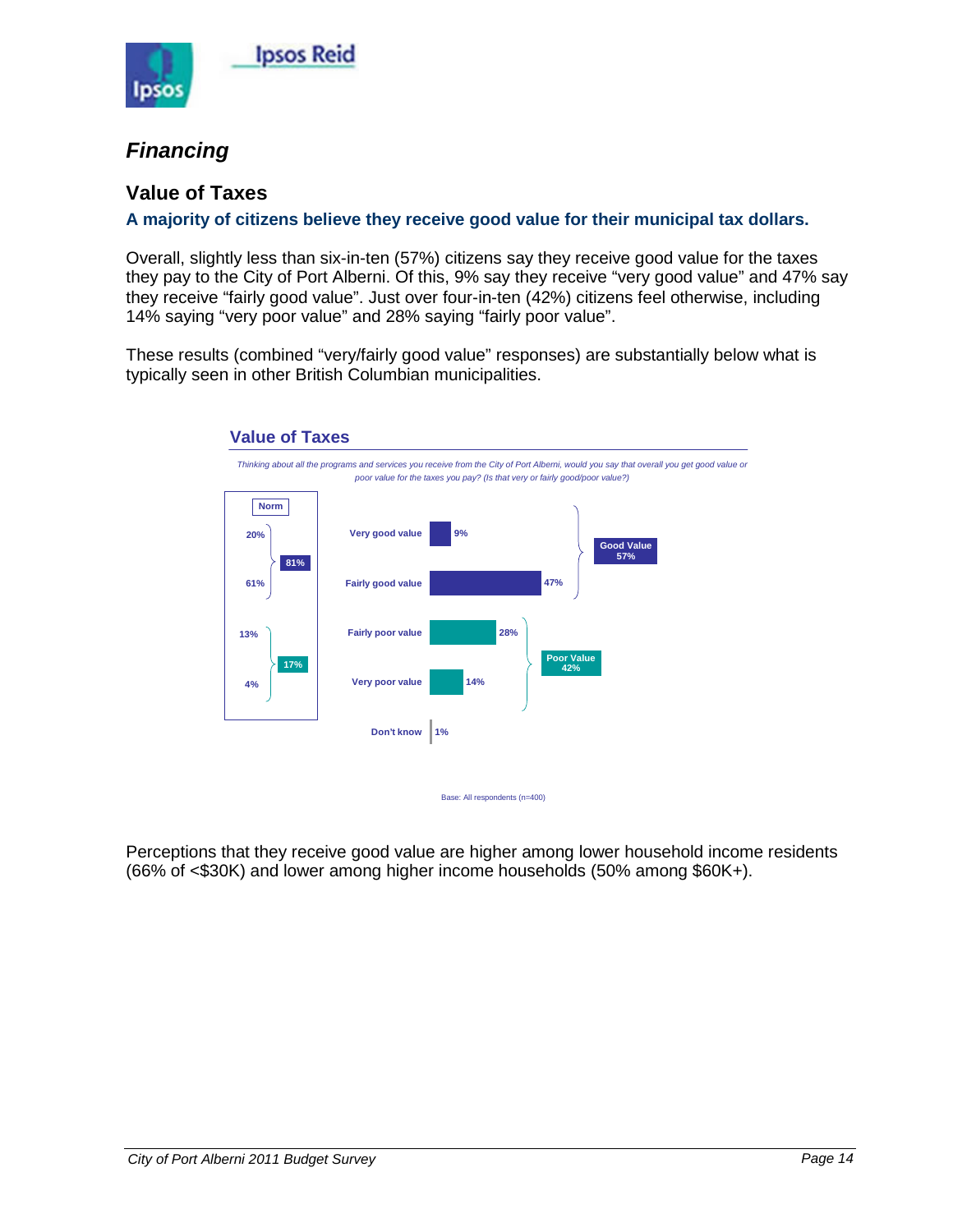

#### **Tax Increases versus Service Cuts**

#### **Citizens split on taxation – service balance.**

When citizens are given a choice between increased taxes or service cuts, 38% choose increased taxes while 43% opt for cuts in services.

Looking at tax increases specifically shows that 22% of citizens would prefer the City to "increase taxes - to maintain services at current levels", while 16% prefer "increasing taxes - to enhance or expand services" (16%). When it comes to service cuts, 30% opt for "cutting services - to maintain current tax level" while 14% would like to see the City "cut services - to reduce taxes".

These results show less of an appetite for increasing taxes compared to other BC municipalities.



Younger residents are the most likely to support increasing taxes (51% of 18-34 years vs. 34% of 35+ years).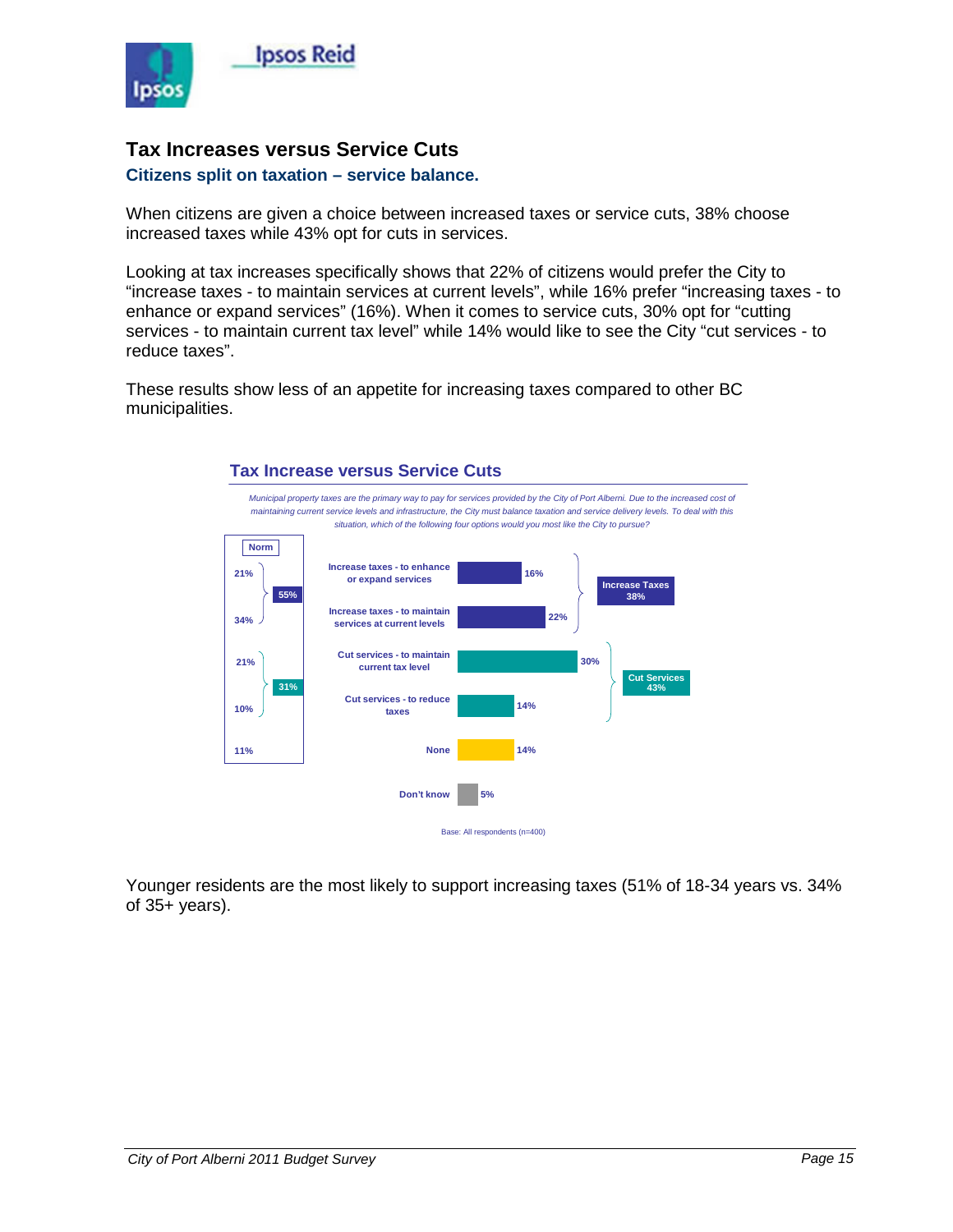

#### **Alternative Means of Revenue Generation**

#### **Citizens support revenue generation through corporate sponsorship and development fees.**

Respondents were told that in addition to adjusting the property tax/service delivery balance, the City of Port Alberni has the option to generate some additional revenue to help pay for municipal services and programs. They were then asked whether they would support or oppose each of five alternative means of revenue generation.

A majority of citizens supported two of the means of revenue generation:

- Corporate sponsorship for municipal programs and facilities (84% support, 36% "strongly support")
- Increased or new development application fees for things such as building permits, subdivisions, etc (71% support, 28% "strongly support")

There was less support for the following three means of revenue generation:

**Alternative Means of Revenue Generation**

- Increased or new user fees on programs and services (48% support, 8% "strongly support")
- Increased or new user fees specifically for access to park and recreation facilities (40% support, 11% "strongly support")
- Pay parking implemented in streets and all public parking areas (28% support, 8% "strongly support")

These results for Port Alberni are in line with comparative norms from other BC municipalities.



Base: All respondents (n=400)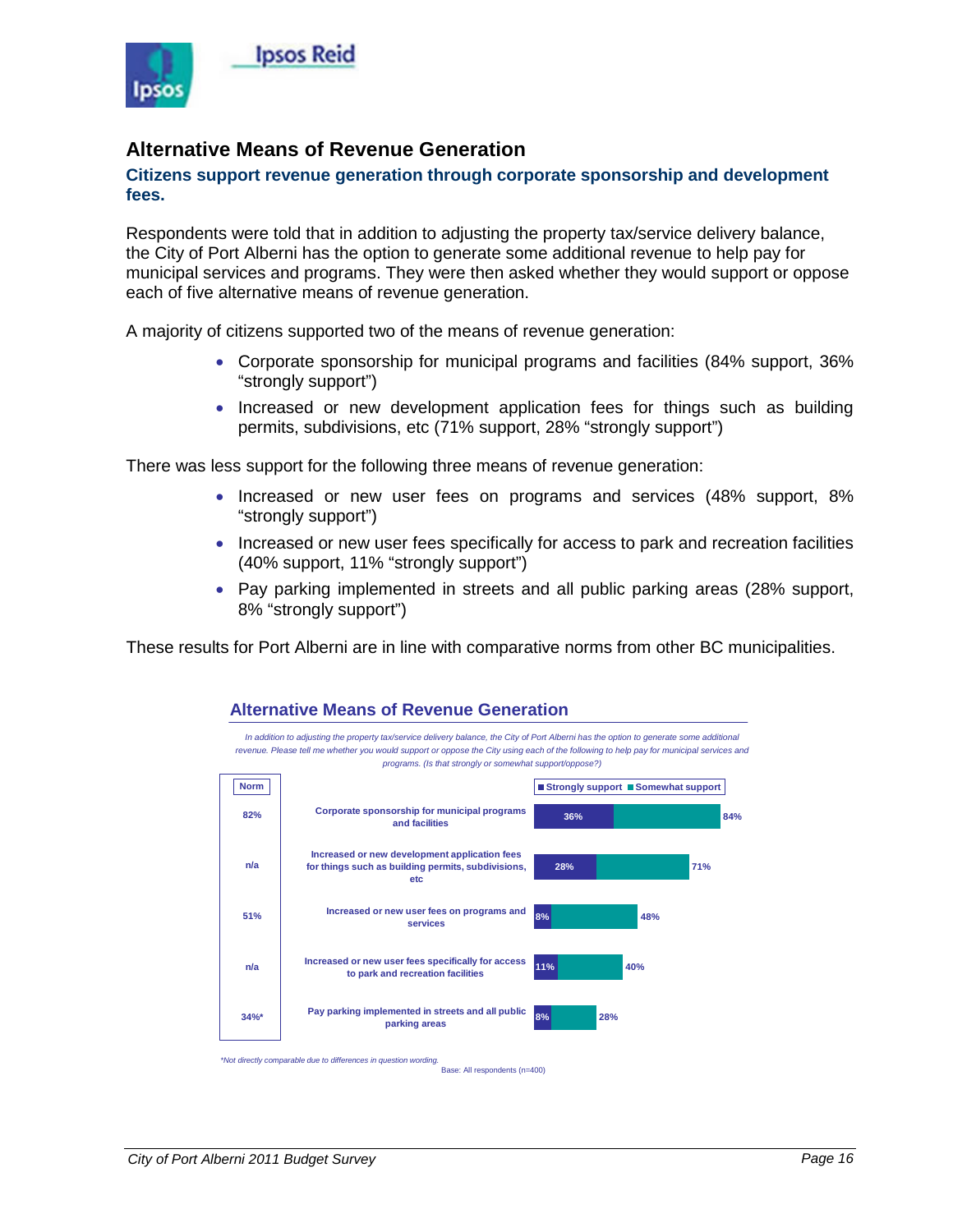

Support for **corporate sponsorship for municipal programs and facilities** is higher among younger residents (88% among <55 years vs. 78% among 55+ years).

Support for **increased or new development application fees** decreases with older ages (81% support among 18-34 years vs. 73% among 35 to 54 years, 64% among 55+ years) and with rising household incomes (81% support among <\$30K vs. 76% among \$30-\$60K, 66% among \$60K+).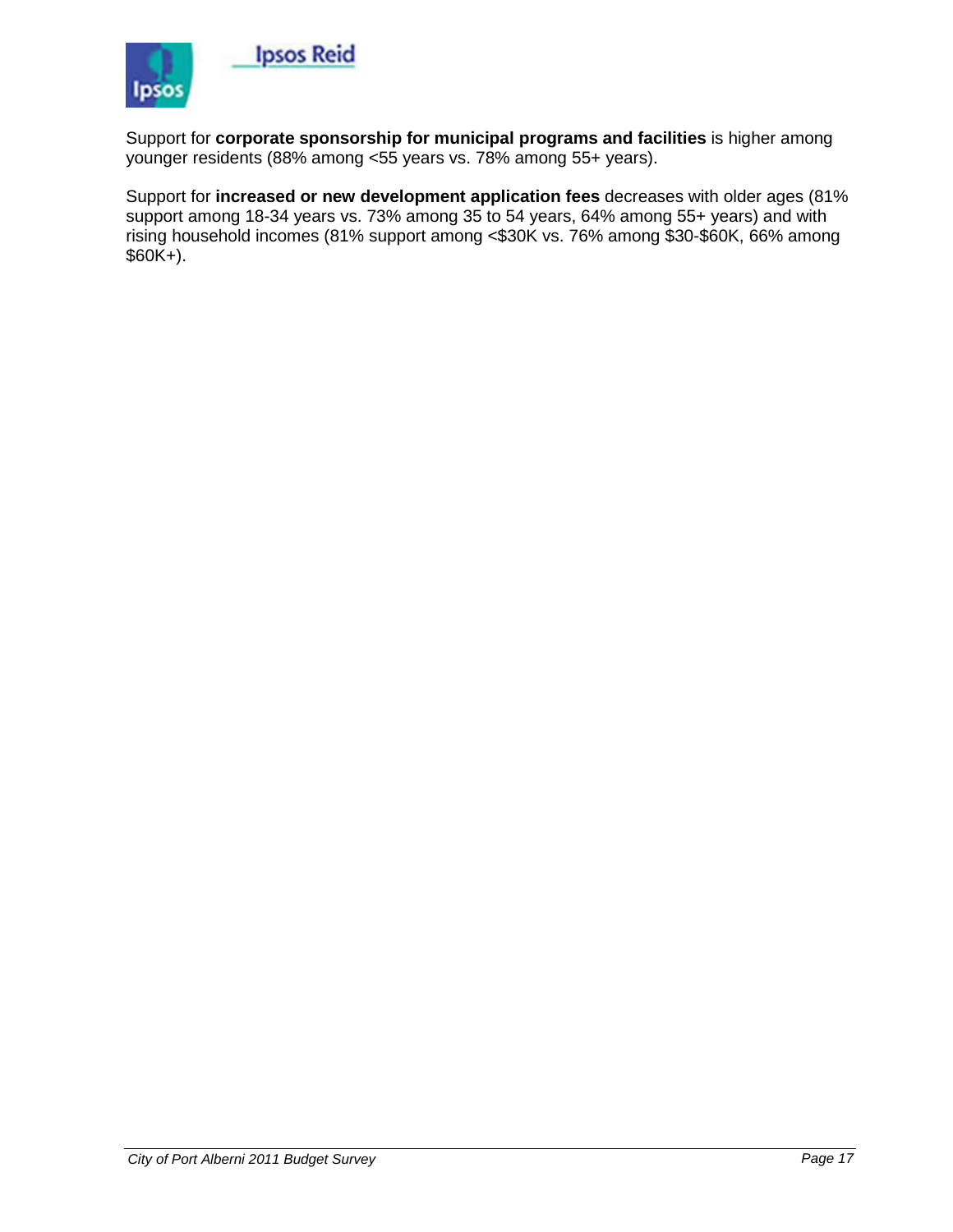

#### **Industrial Tax Rate**

#### **Citizens oppose further reductions to the industrial tax rate.**

Citizens were read the following information and then asked if they would support or oppose the City of Port Alberni further reducing the industrial tax rate, even if it means increasing the residential share of property taxes and/or reducing the services the City provides to residents.

*As you may know, the paper and saw mill industry in Port Alberni currently pays 30% of the City's property taxes. This was lowered from 35% in 2009 and will be lowered to 25% by 2012. Some people have suggested that the industrial tax rate needs to be reduced even further in order for the community to maintain employment and attract new investment from a competitive industry. If the industrial tax rate is reduced further, the City would need to make up for the reduction in funds through other means, including increasing the residential share of property taxes and/or reducing the services it provides to residents.*

Seven-in-ten (72%) residents say they oppose further reductions to the industrial tax rate, including 26% who "somewhat oppose" and 46% who "strongly oppose" this idea. One-quarter (24%) of residents say they support this idea (6% "strongly support", 19% "somewhat support").



Support for increasing the industrial tax rate is highest among those with higher household incomes (33% support among \$60K+ vs. 19% among <\$60K).

**Industrial Tax Rate**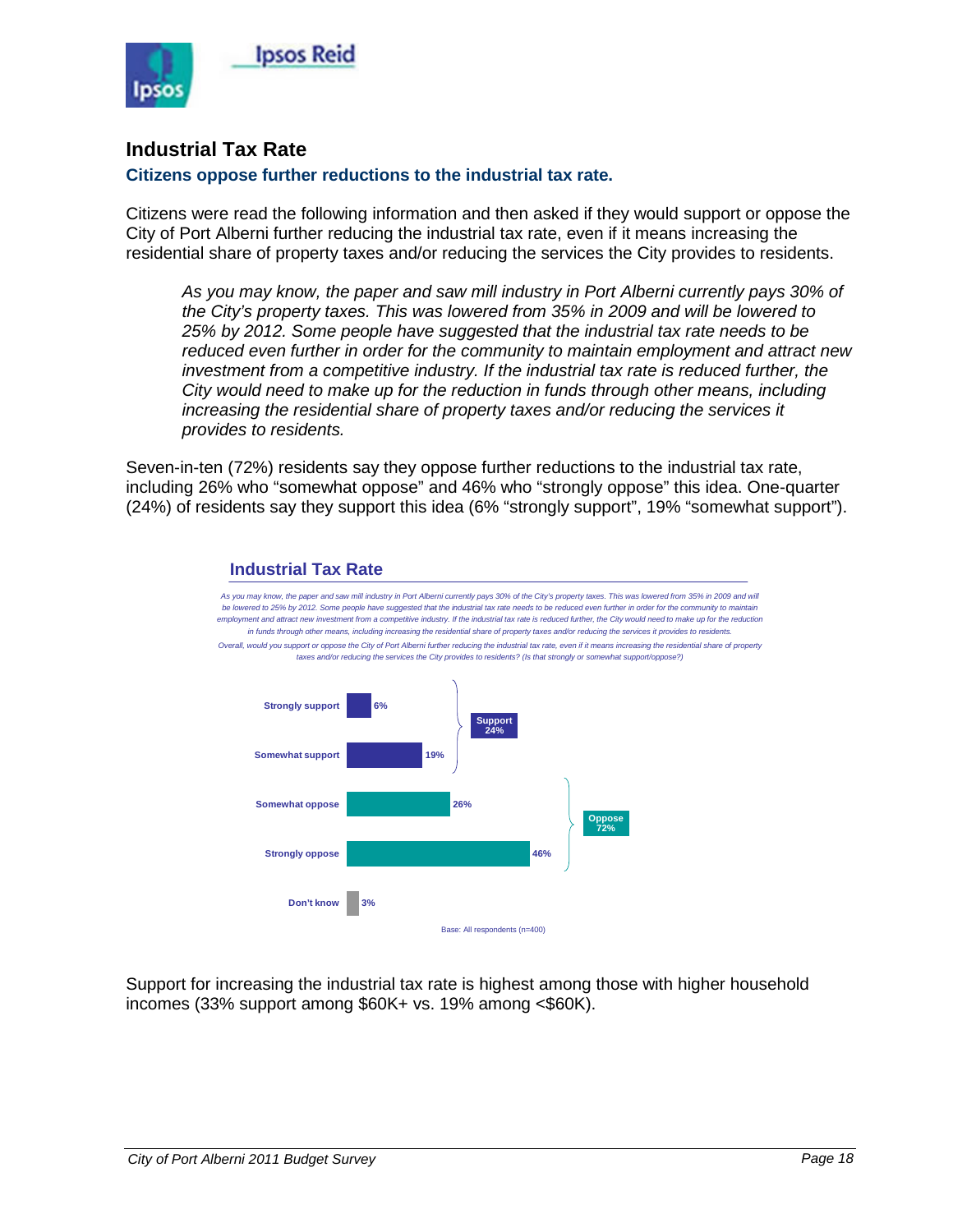

### <span id="page-20-0"></span>*Recycling and Composting*

#### **Composting Kitchen and Yard Waste**

**Most Port Alberni residents are composting kitchen and yard waste at home.**

A majority of Port Alberni residents living in single detached homes (88% of sample) say they currently compost their yard waste at home (73%) and their kitchen food scraps at home (58%).



Home composting rates are consistent across demographic groups.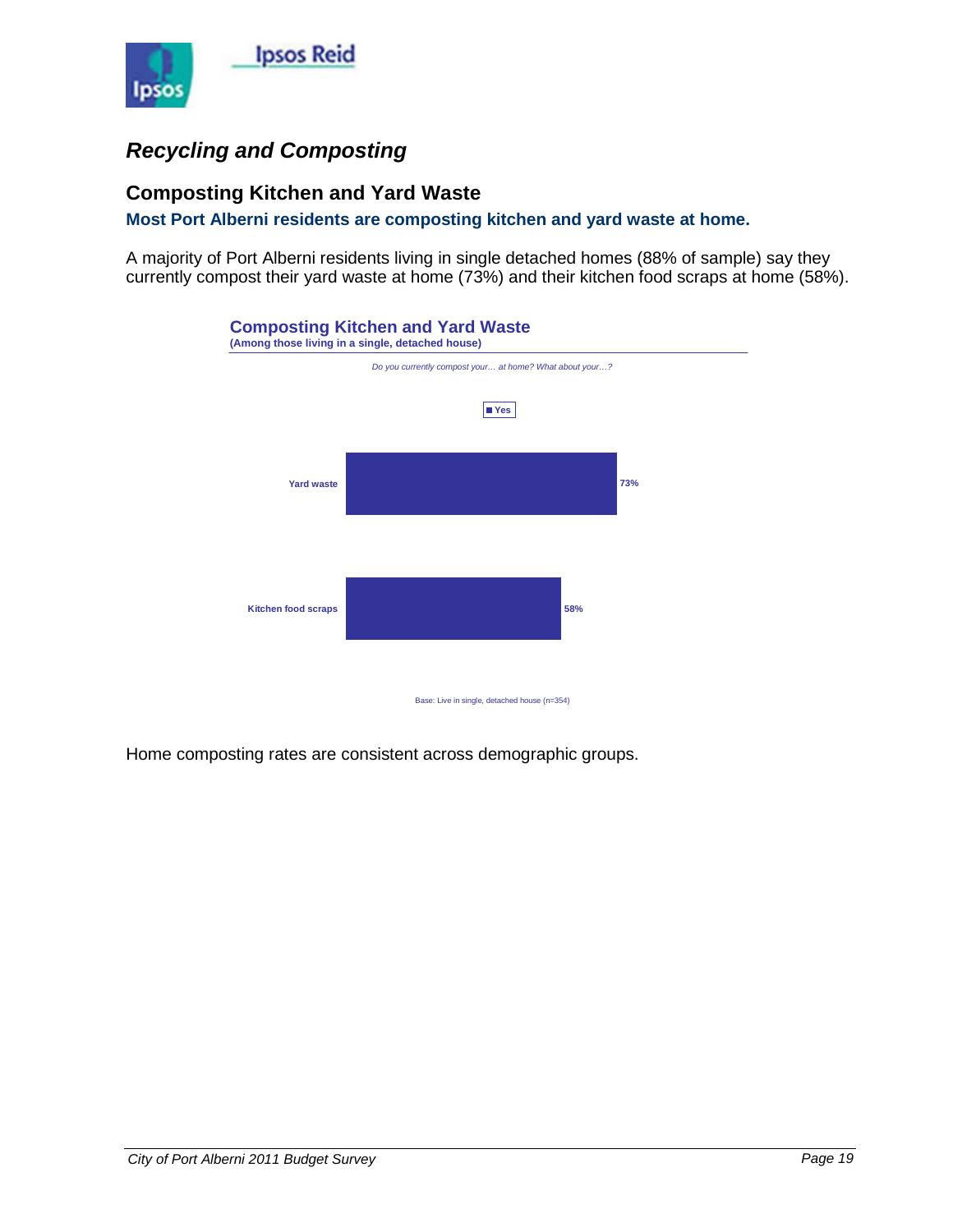

#### **Willingness to Pay for Weekly Curbside Pick-Up**

**About half of residents are willing to pay some amount for weekly curbside pick-up of kitchen scraps and yard waste.**

Respondents living in single detached homes were read the information below and then asked to name the maximum annual fee they would be willing to pay for weekly curbside pick-up of kitchen food scraps and yard waste.

*As you may know, Port Alberni residents living in single, detached houses currently receive bi-weekly curbside pick-up of recyclables such as cardboard, box board, mixed papers, tin cans, and some household plastics. The annual fee for this service is \$30.20 per household. Consideration is being given to expanding this service to include curbside pick-up of additional kitchen and yard waste.* 

Slightly less than half (46%) of residents say they would be willing to pay something for weekly curbside pick-up of kitchen and yard waste. Among those willing to pay something, the median amount is \$21-\$30.





Willingness to pay something for this service is higher among women (56% of women vs. 34% of men), younger residents (55% among <55 years vs. 34% among 55+ years) and residents in households with children (54% vs. 42% among households with no kids).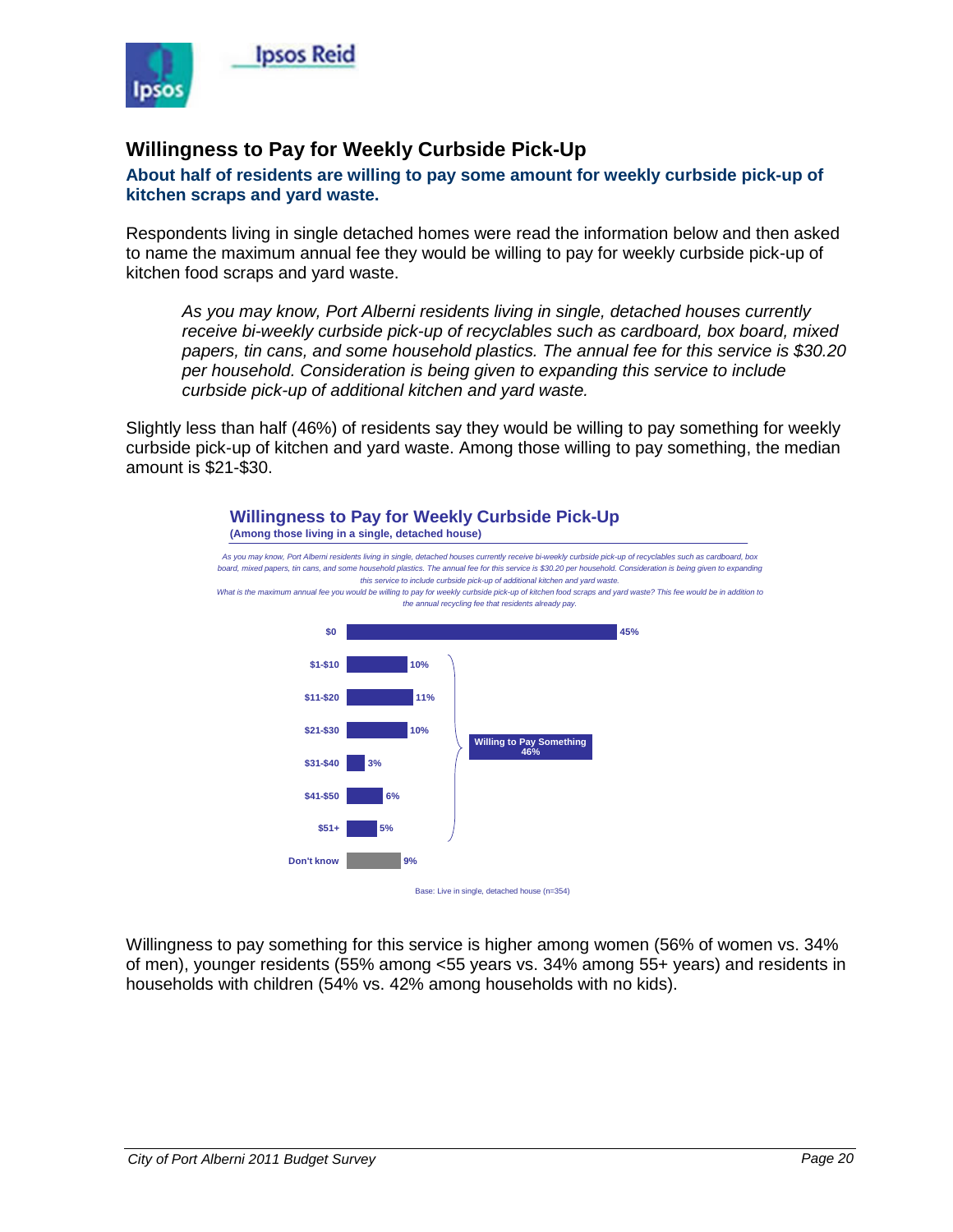

#### **Willingness to Pay for Drop-Off Composting Depot**

#### **About half of residents are willing to pay some amount for a drop-off composting depot for kitchen and yard waste.**

Next, respondents from single detached homes were asked about the maximum fee they would pay to have a drop-off composting depot for kitchen scraps and yard waste.

As with the pick-up service, slightly less than half (46%) of residents say they would be willing to pay something to have a composting depot provided. Among those willing to pay something, the median amount is \$11-\$20.



Willingness to pay something for this service is higher among women (52% of women vs. 37% of men), younger residents (54% among <55 years vs. 34% among 55+ years) and residents in households with children (52% vs. 42% among households with no kids).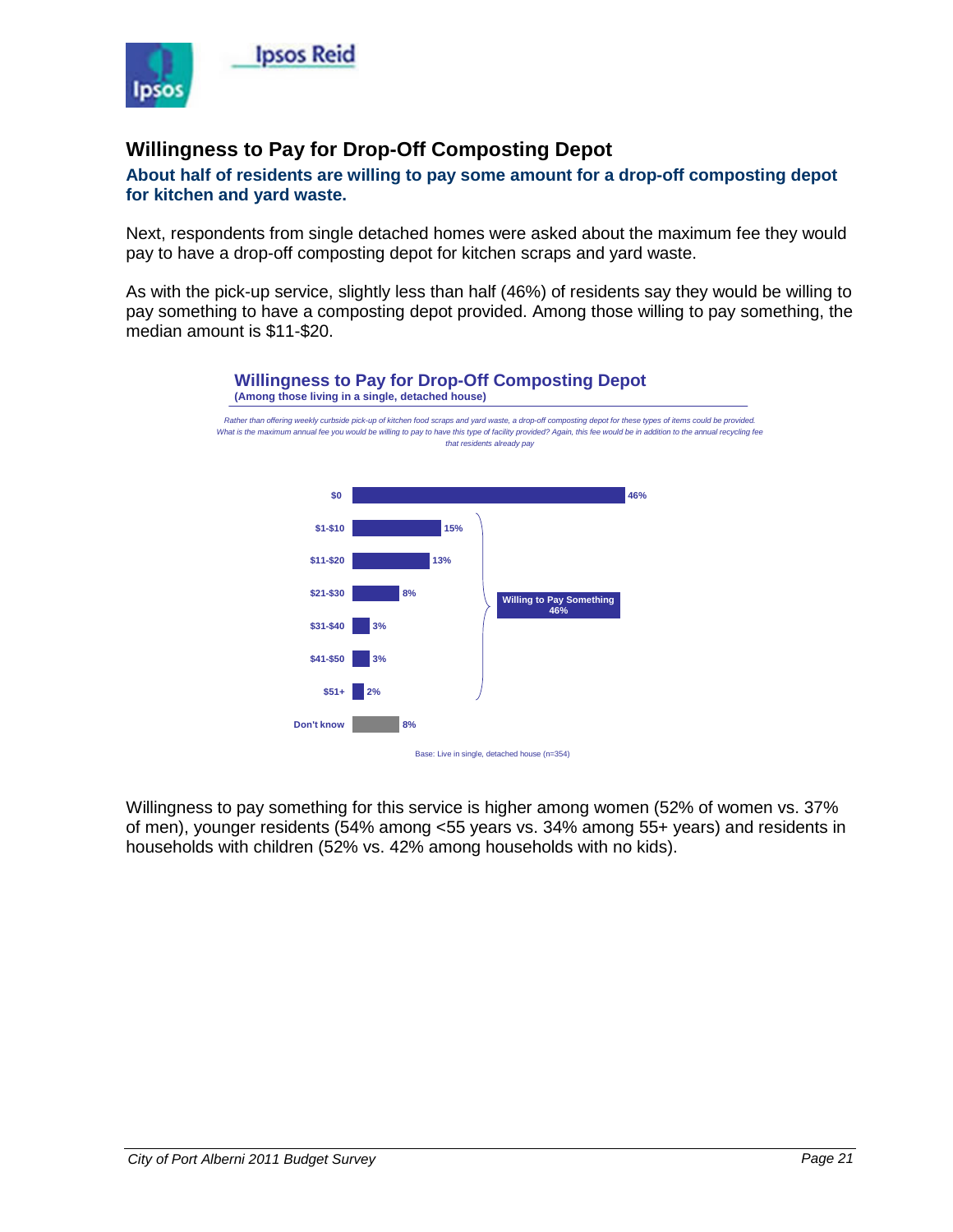

### <span id="page-23-0"></span>*Former Plywood Plant Site*

#### **Uses for Former Plywood Plant Site**

**Majority of residents support selling site.**

A majority (62%) of Port Alberni residents say they would like to see the former Plywood Plant site sold. Most of these residents (53% overall) support "selling the site but implementing mixed use zoning that would allow for both industrial and commercial activities". A further 10% support "selling the site but maintaining its industrial designation".

One-in-three (33%) residents say they would most like to see the City "Keep the site as City property but rezone and develop it to provide public access to the waterfront for recreation purposes, keeping in mind that there would be a significant cost associated with this".



Women are more likely than men to want to keep the site as City property (42% of women vs. 23% of men).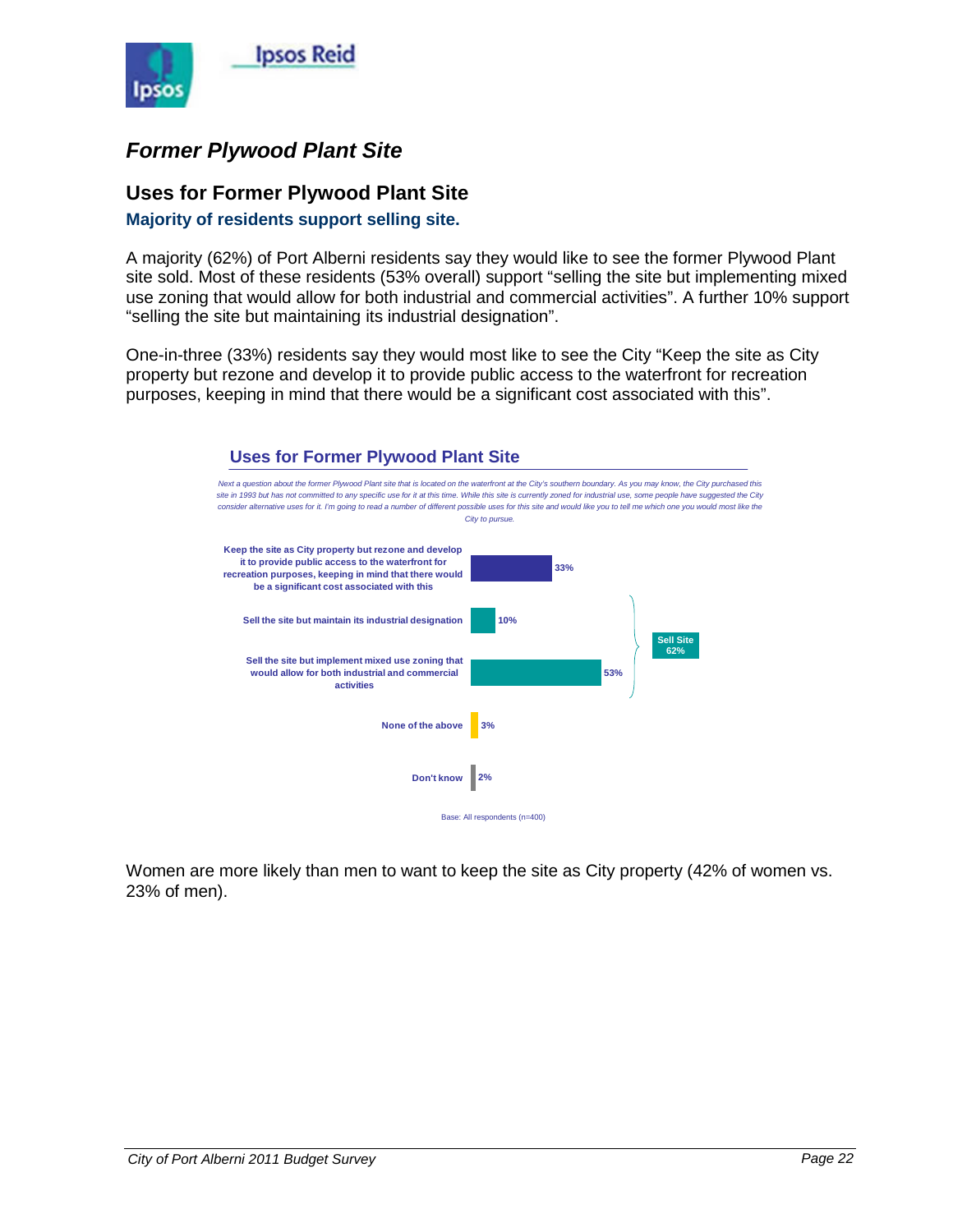

#### <span id="page-24-0"></span>*Communication and Website*

#### **Preferred Communication Channels**

**Residents prefer the City to communicate by newspapers, mail and email.**

**Preferred Communication Channels**

Overall, 37% of citizens identify the newspaper as the best way for the City of Port Alberni to communicate information to them. Another 20% mention mail/mailings and 13% opt for email communications.

The results for Port Alberni are consistent with the preferred communication preferences in other BC municipalities.



Base: All respondents (n=400)

A **newspaper** preference is higher among older residents (42% of 35+ years vs. 20% of 18-34 years), households with no children (41% vs. 30% among households with kids) and middle/higher income households (40% among \$30K+ vs. 27% among <\$30K).

An **email** preference is higher among younger residents (24% of 18-34 years vs. 15% of 35-54 years, 6% of 55+ years), households with children (20% vs. 9% among households with no kids) and higher income households (21% among \$60K+ vs. 9% among <\$60K).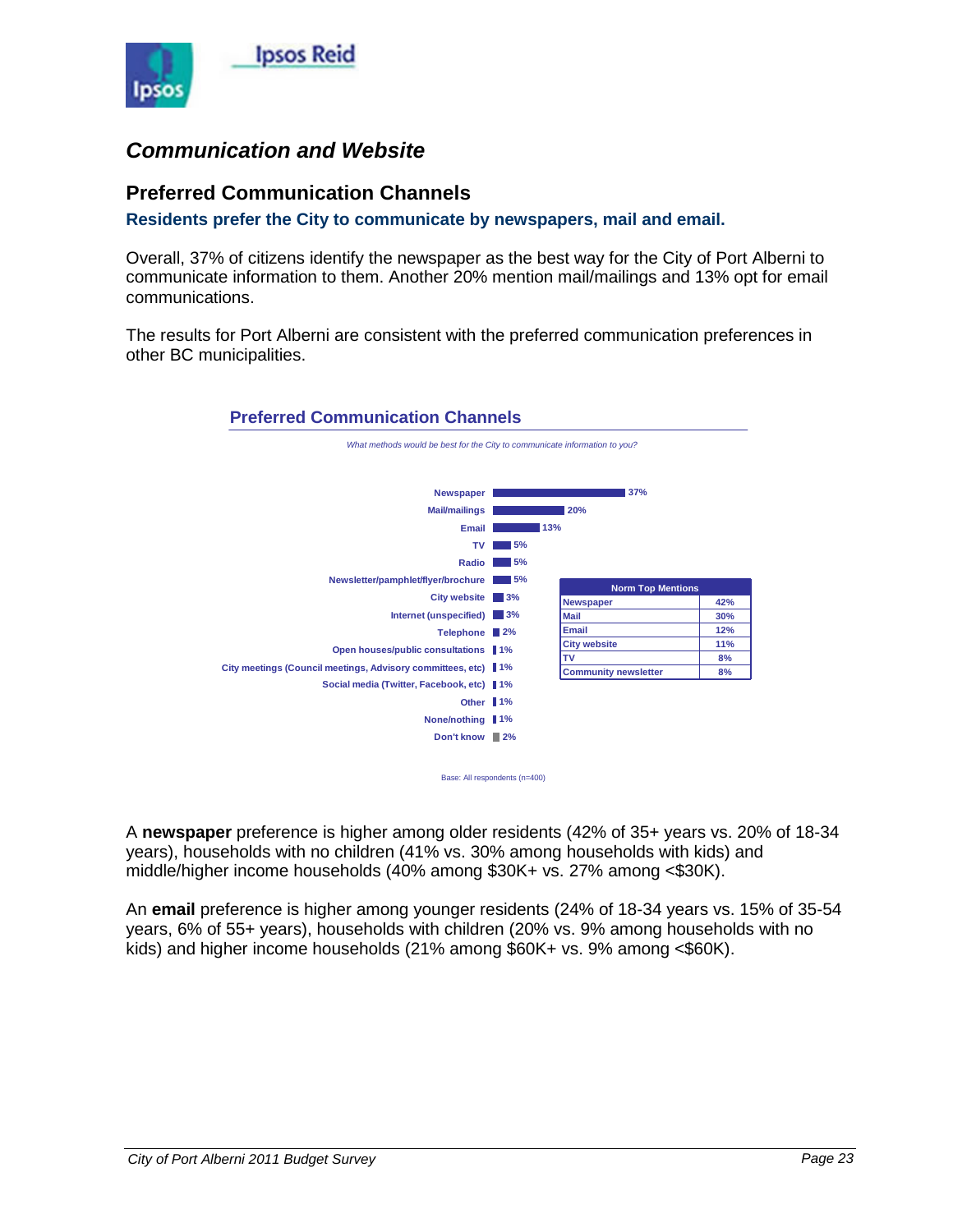

#### **Website Visitation**

**More than four-in-ten have visited City site in past 12 months.**

More than four-in-ten (44%) residents say they have visited the City of Port Alberni's website in the past 12 months.

This visitation rate is consistent with the norm for other BC municipalities.



#### **Website Visitation**

Past year visitation is higher among younger residents (64% among 18-34 years, 49% among 35-54 years, 28% among 55+ years) and residents with children in the household (63% vs. 34% among households with no kids).

Base: All respondents (n=400)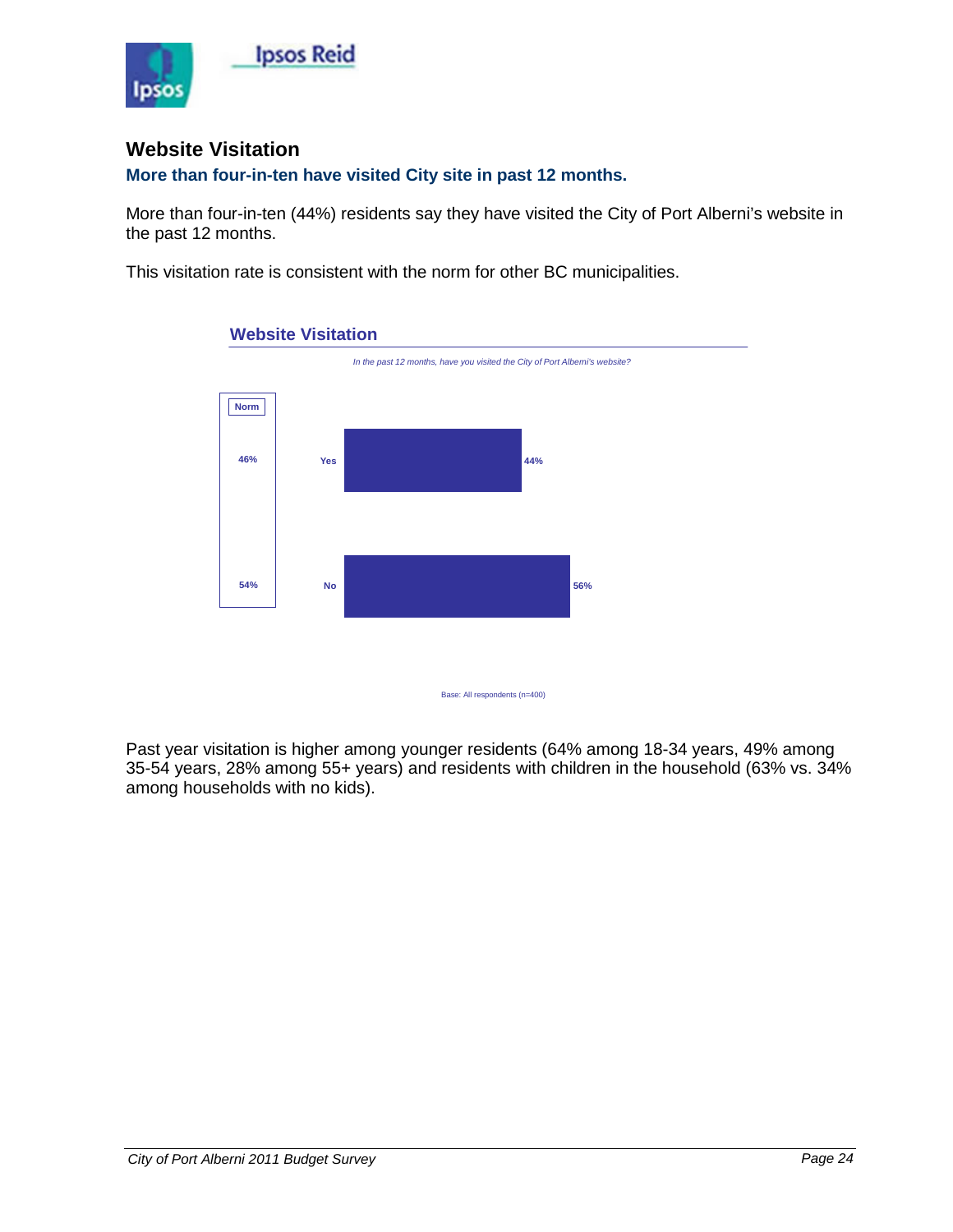

#### **Frequency of Visiting Website**

#### **Three-in-ten past year visitors say they typically visit once a month or more.**

Among past year visitors to the City website, three-in-ten (30%) say they visit once a month or more.



Base: Visited website past 12 months (n=163)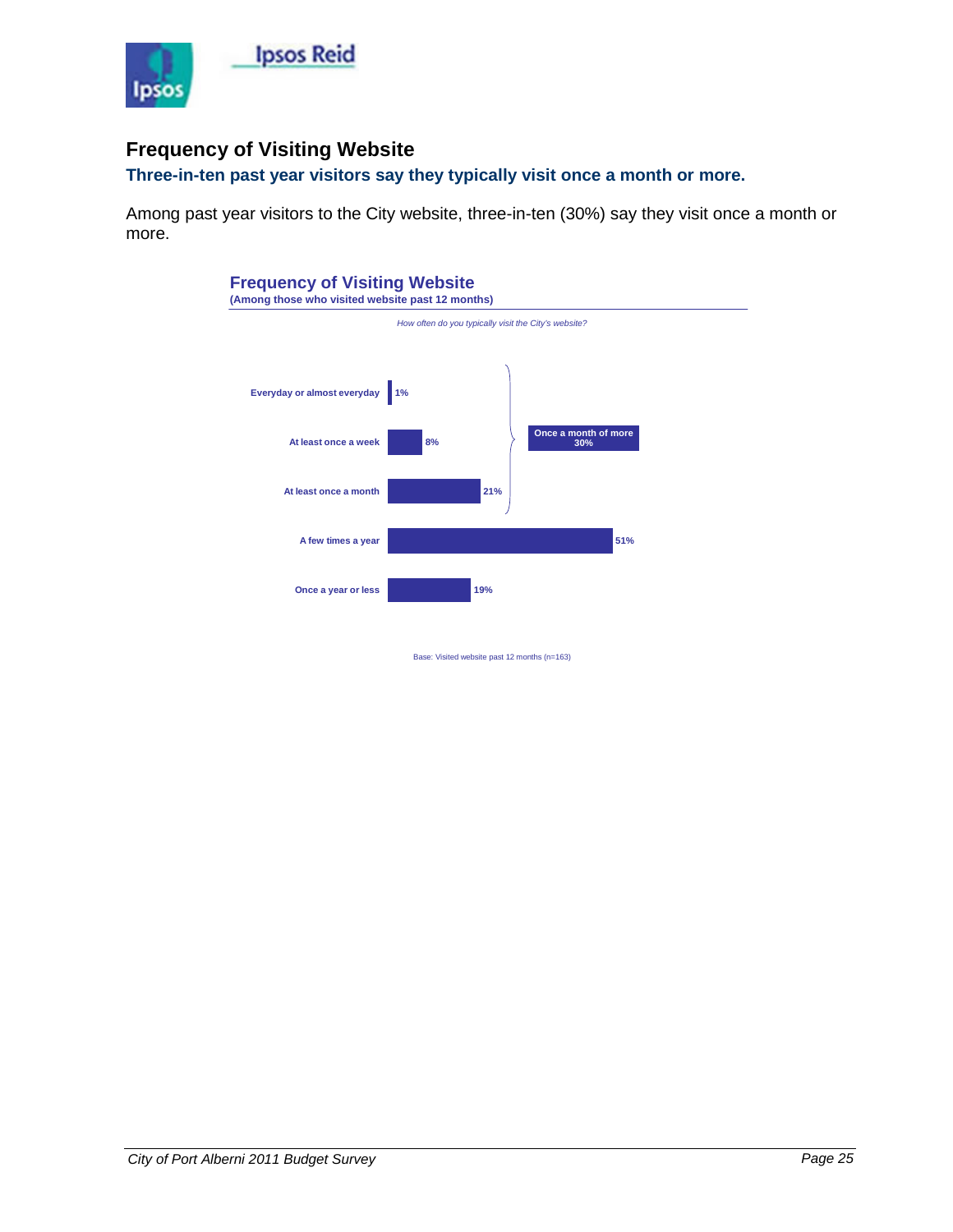

#### **Usefulness of Website**

#### **Most website users rate it as useful.**

More than eight-in-ten (82%) past year visitors rate the content and information available on the City's website as either "very useful" (17%) or "somewhat useful" (66%).

This result ("very useful" plus "somewhat useful") is mostly consistent with the norm for other BC municipalities, although the "very useful" percentage is less than the norm.



Base: Visited website past 12 months (n=163)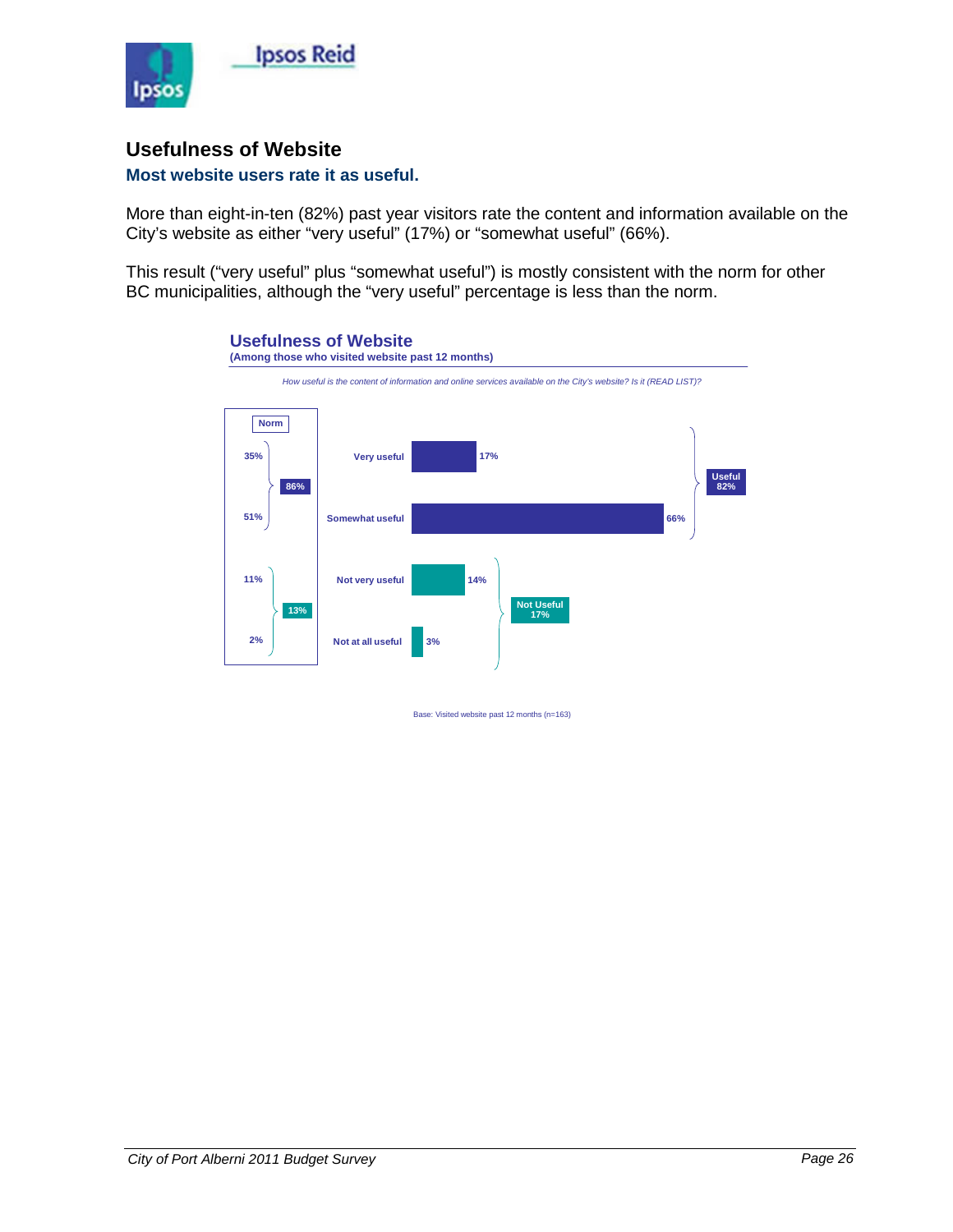

#### <span id="page-28-0"></span>*Customer Service*

#### **Contact with City**

#### **Majority have had contact with City of Port Alberni in past 12 months.**

A slight majority (56%) of residents say they have personally contacted or dealt with the City of Port Alberni or one of its employees in the past 12 months.

This level of contact is consistent with the norm for other BC municipalities.



Base: All respondents (n=400)

Residents from higher income households are the most likely to have had contact (65% among \$60K+ vs. 56% among \$30-\$60K, 44% among <\$30K).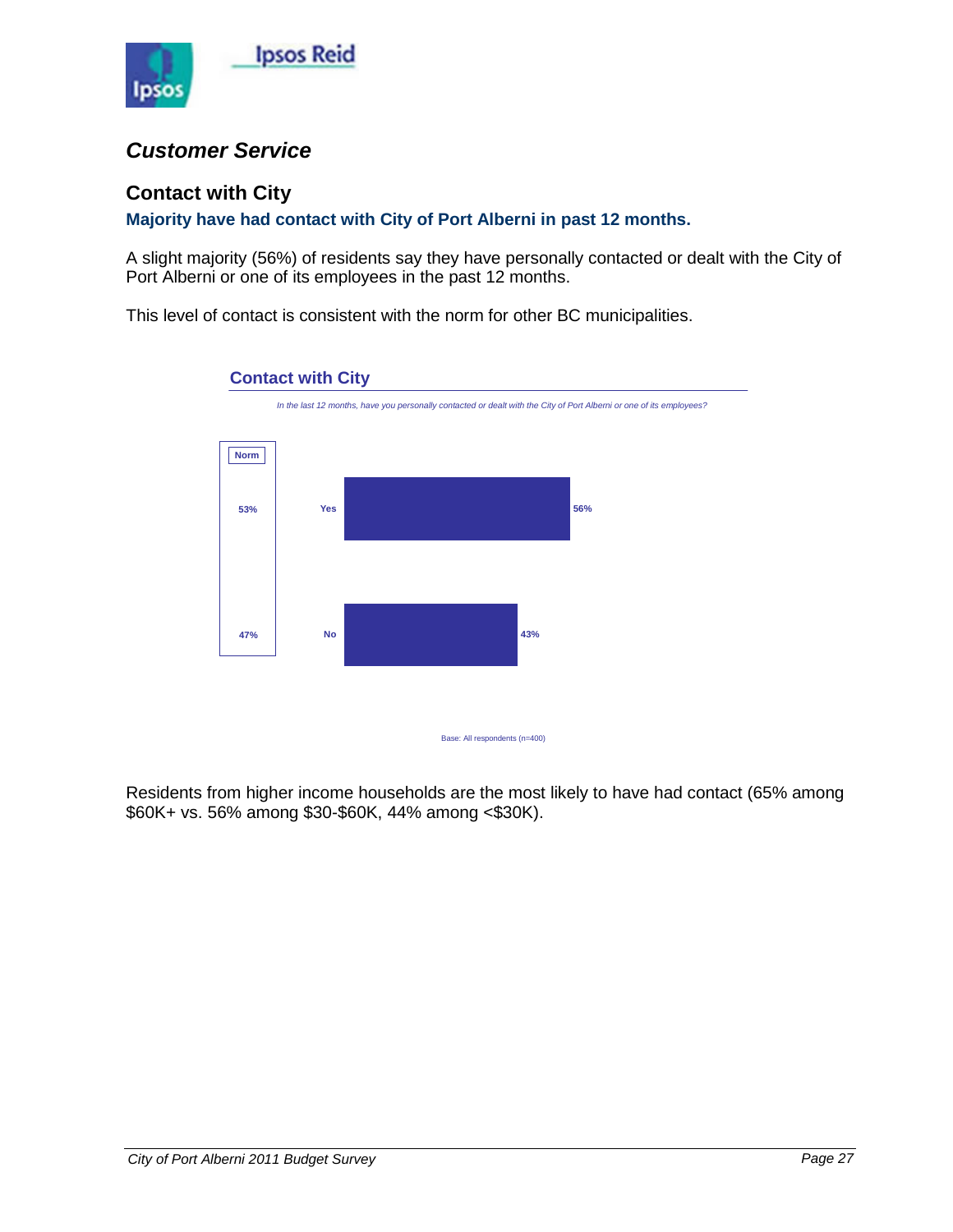

#### **Satisfaction with Overall Service Received**

#### **High satisfaction rating among those in contact with City.**

Almost nine-in-ten (86%) citizens who have had contact with the City in the past year are satisfied with the overall service they received. Of this, 48% are "very satisfied" and 37% are "somewhat satisfied". The remaining 14% say they are either "not very satisfied" (6%) or "not at all satisfied" (9%).

Overall satisfaction (combined "very/somewhat satisfied" responses) in Port Alberni is on par with other British Columbian municipalities.



Satisfaction ratings are consistent across demographic groups.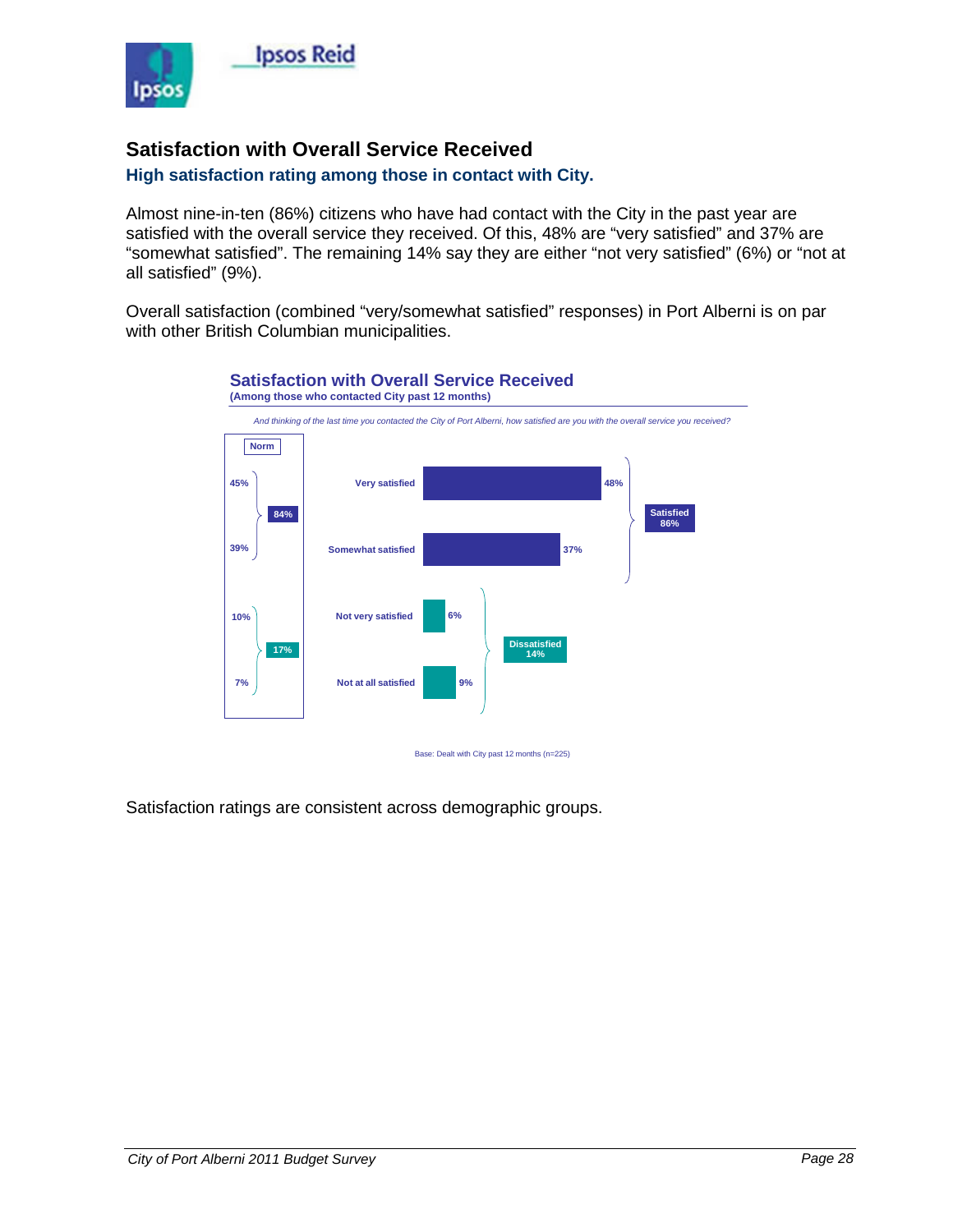

### <span id="page-30-0"></span>**Appendix A: Weighted Sample Characteristics**

The table below illustrates the breakdown of the sample into key demographic and household categories. Please note that the overall results are weighted to ensure that the age/gender distribution reflects that of the actual population in the City of Port Alberni according to the 2006 Census data.

#### **Weighted Sample Characteristics**

|             | <b>All Respondents</b><br>$(n=400)$<br>% |                                | <b>All Respondents</b><br>$(n=400)$<br>% |
|-------------|------------------------------------------|--------------------------------|------------------------------------------|
| Gender:     |                                          | <b>Household Composition:</b>  |                                          |
| Male        | 49%                                      | With children                  | 34%                                      |
| Female      | 51%                                      | Without children               | 65%                                      |
| Age:        |                                          | Income:                        |                                          |
| 18 to 34    | 22%                                      | <b>Under \$30,000</b>          | 21%                                      |
| 35 to 54    | 37%                                      | \$30,000 to less than \$60,000 | 34%                                      |
| 55 or older | 42%                                      | \$60,000 to less than \$90,000 | 24%                                      |
|             |                                          | \$90,000 or more               | 12%                                      |
|             |                                          | Refused                        | 10%                                      |

#### **Housing Type**

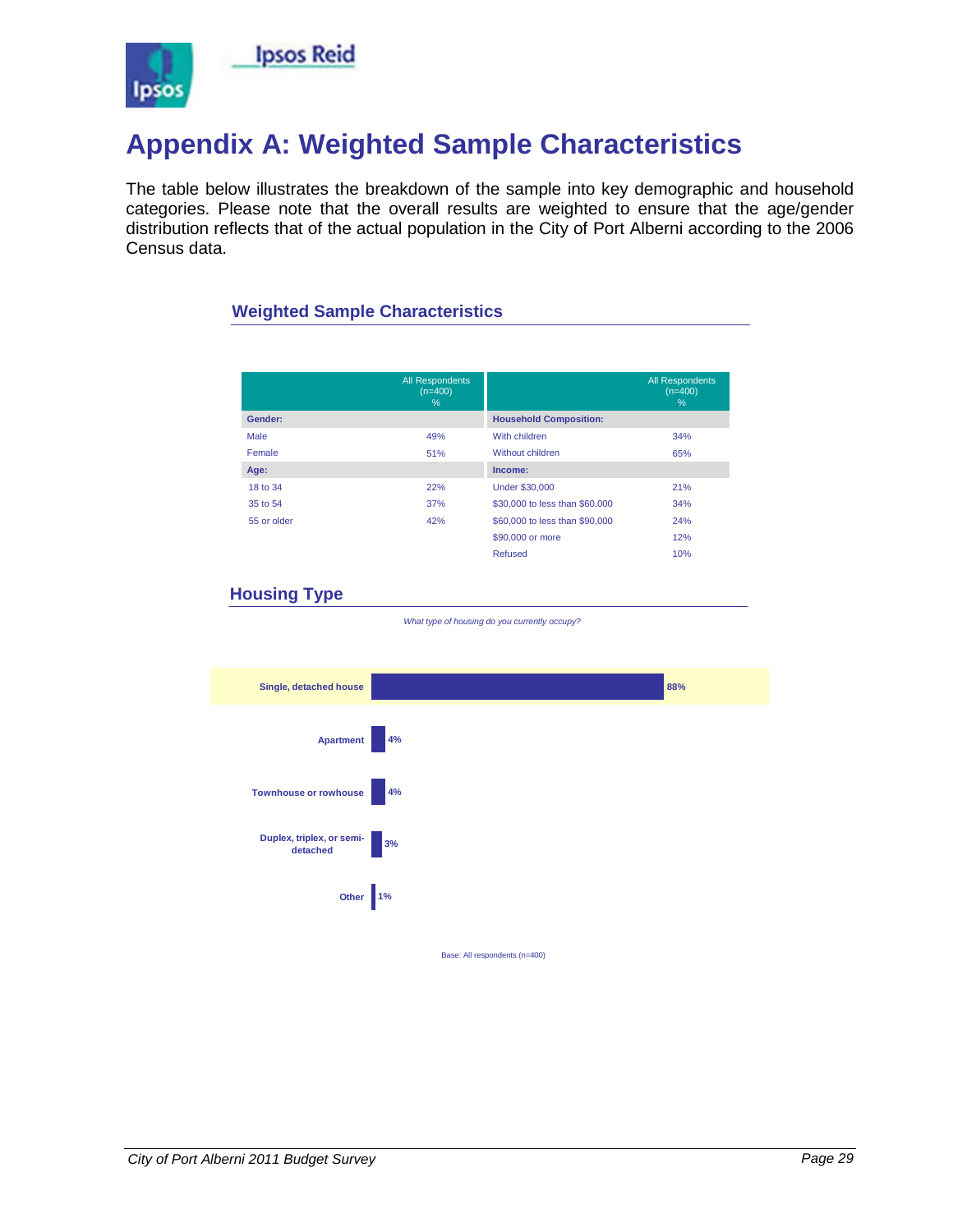

### <span id="page-31-0"></span>**Appendix B: Questionnaire**

#### **INTRODUCTION**

Hello, this is equiling from Ipsos Reid. We're a professional public opinion research company calling on behalf of the City of Port Alberni. We are not selling anything. The City is looking for your input about the programs and services it provides and the issues you think the City should prioritize.

(IF NECESSARY: Please be assured that this survey is completely confidential.) (IF NECESSARY: This survey will take around 12 minutes to complete.) (INTERVIEWER NOTE: If inconvenient timing, schedule a call back.)

May I please speak with the person in your household 18 years of age or older who most recently had a birthday? Is that you?

#### Yes **[CONTINUE]** Don't know **[ASK AGAIN, IF STILL DK/REF THEN THANK AND TERMINATE]** No

May I speak to that person? **[READ INTRODUCTION]**

#### **SCREENING**

A. First of all, do you or does anyone in your household work for **(READ LIST)**?

#### **[RANDOMIZE]**

The City of Port Alberni, including the Port Alberni Fire Department The Port Alberni Detachment of the RCMP The media, that is a radio or TV station, newspaper, or magazine **A market research firm [ALWAYS LAST] (DO NOT READ)** None

#### **[IF 'NONE' IN QA, CONTINUE. OTHERWISE, THANK AND TERMINATE.]**

B. Do you live in the City of Port Alberni?

Yes No

#### **[IF 'YES' IN QB, CONTINUE. OTHERWISE, THANK AND TERMINATE.]**

C. Can you please provide me with your postal code? (IF NECESSARY, ADD: I assure you that this information will remain completely confidential. We only use it for classification purposes.) (INTERVIEWER NOTE: Try to get the full 6-digit postal code. If necessary, we will accept only the first 3 digits.)

#### **[IF 'V9Y' IN QC, CONTINUE. OTHERWISE, THANK AND TERMINATE.]**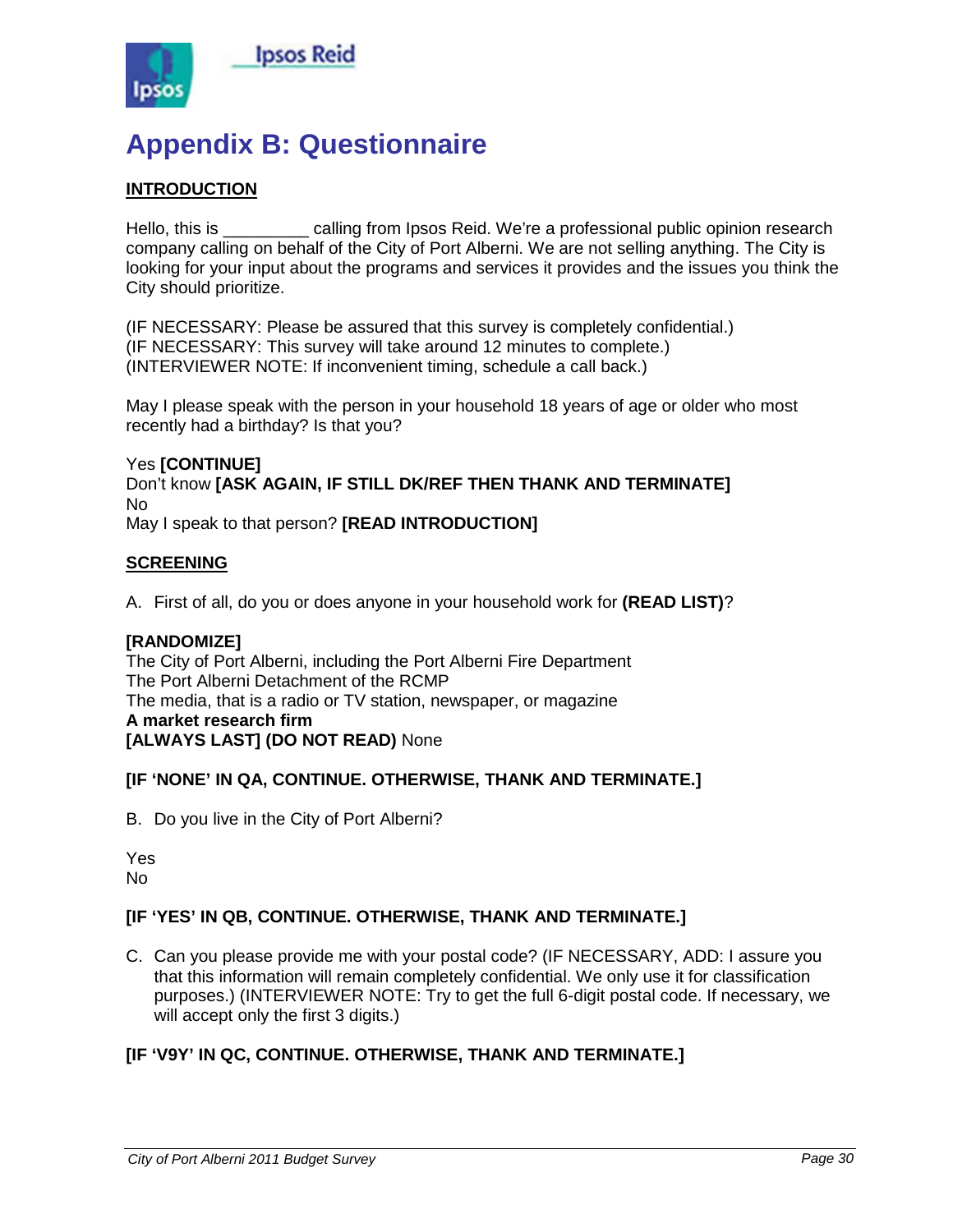

D. The City of Port Alberni is interested in hearing from a broad cross-section of the public, including representation from all age groups. Please tell me into which of the following age categories you fall. **(READ LIST UNTIL ANSWERED)**

18 to 34 35 to 54 55 or older

#### **[IF 'DK/REF' IN QD, THANK & TERMINATE. OTHERWISE, CONTINUE.]**

#### E. **(DO NOT ASK)** RECORD GENDER

Male Female

#### **TOP-OF-MIND ISSUES**

1. In your view, as a resident of the City of Port Alberni, what is the most important issue facing your community, that is the one issue you feel should receive the greatest attention from your local leaders? **[ACCEPT 1 MENTION]** Are there any other important local issues? **[ACCEPT 1 MENTION] [IF 'NONE/DK/REF' AT ANY TIME, SKIP TO Q2]**

None/nothing Other [specify]

**[RECORD 1ST MENTION] [RECORD 2ND MENTION]**

#### **QUALITY OF LIFE**

2. How would you rate the overall quality of life in the City of Port Alberni today? Would you say **(READ LIST)**?

Very good Good Poor Very poor

3. And, do you feel that the quality of life in the City of Port Alberni in the past five years has **(READ LIST)**?

Improved Stayed the same **Worsened** 

#### **[IF 'IMPROVED' IN Q3, ASK Q4. OTHERWISE, SKIP TO Q5.]**

4. Why do you think the quality of life has improved? **[ACCEPT 1 MENTION]**

#### **[IF 'WORSENED' IN Q3, ASK Q5. OTHERWISE, SKIP TO Q6.]**

5. Why do you think the quality of life has worsened? **[ACCEPT 1 MENTION]**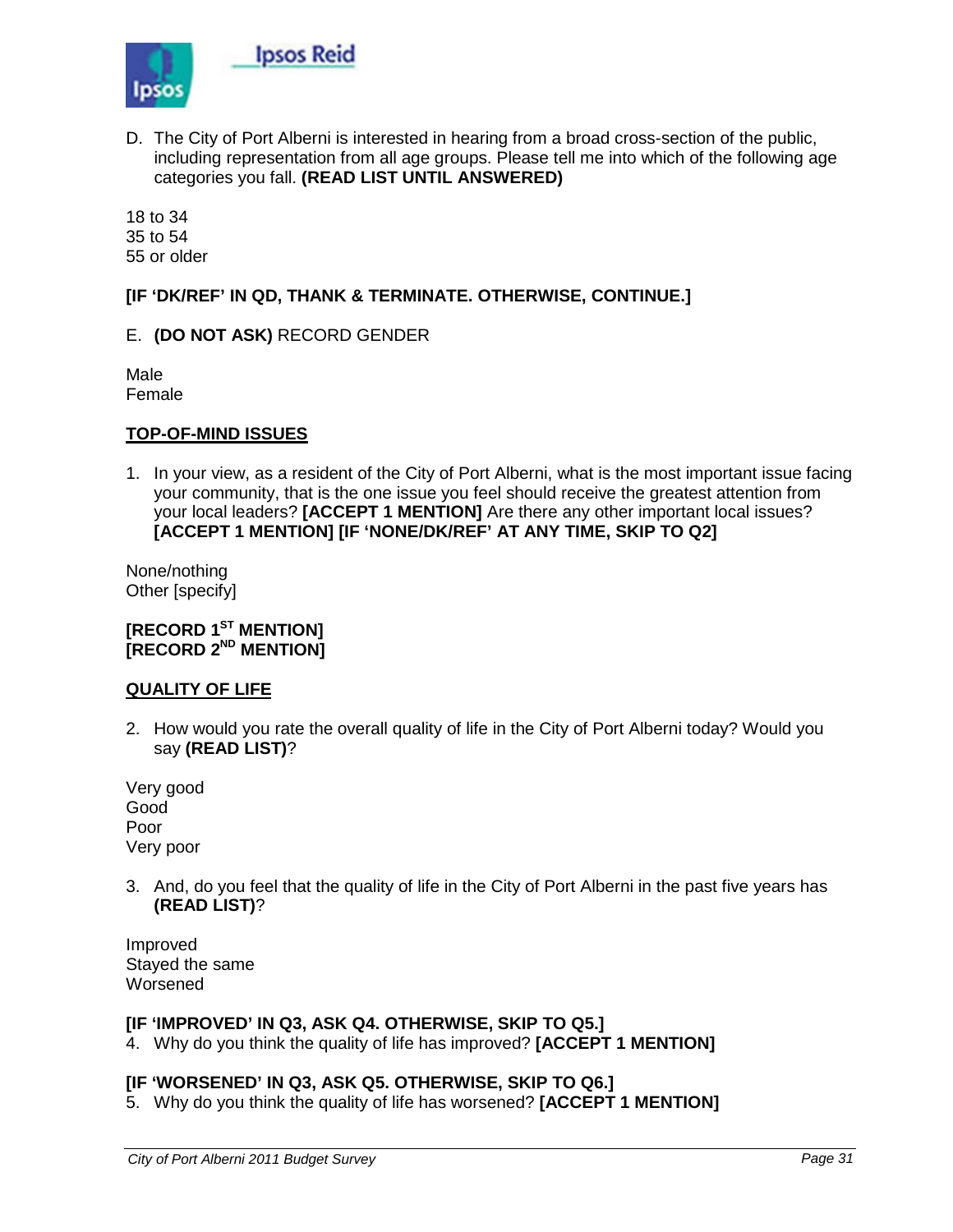

#### **[ASK ALL]**

6. Would you say you generally feel more safe or less safe in your community now than you did five years ago? (Would that be a lot or somewhat more/less safe?)

A lot more safe Somewhat more safe Somewhat less safe A lot less safe **(DO NOT READ)** No change

#### **PERCEPTIONS OF CITY OPERATIONS**

Changing topics slightly, I'd now like to ask you a few questions about the City of Port Alberni's municipal operations.

7. Taking everything into account, how satisfied are you with the way the City of Port Alberni's **[INSERT ITEM]** is going about running the community? Are you **(READ LIST)**? What about with the way **[INSERT ITEM]** is going about running the community? **(REPEAT LIST IF NECESSARY)**

#### **[DO NOT RANDOMIZE]**

Municipal government, including Council and Administration as a whole Council, excluding Administration Administration, excluding Council

Very satisfied Somewhat satisfied Not very satisfied Not at all satisfied

#### **SATISFACTION WITH CITY SERVICES**

Changing topics slightly…

8. I'm now going to read a list of services provided to you by the City of Port Alberni. Please tell me how satisfied you are with each one, using a scale of **(READ LIST)**. The first one is **[INSERT ITEM]**. How about **[INSERT ITEM]**? **(REPEAT LIST IF NECESSARY)**

#### **[RANDOMIZE]**

**[ALWAYS 1ST]** The overall level and quality of services provided by the City of Port Alberni Parks and recreation services and programs Public works including drinking water, storm water, and sewer Heritage resources including the Alberni Valley Museum, the McLean Mill, and the steam train Police services Garbage collection Recycling Local planning Maintenance, cleaning, and upgrading of streets and sidewalks Fire services Economic development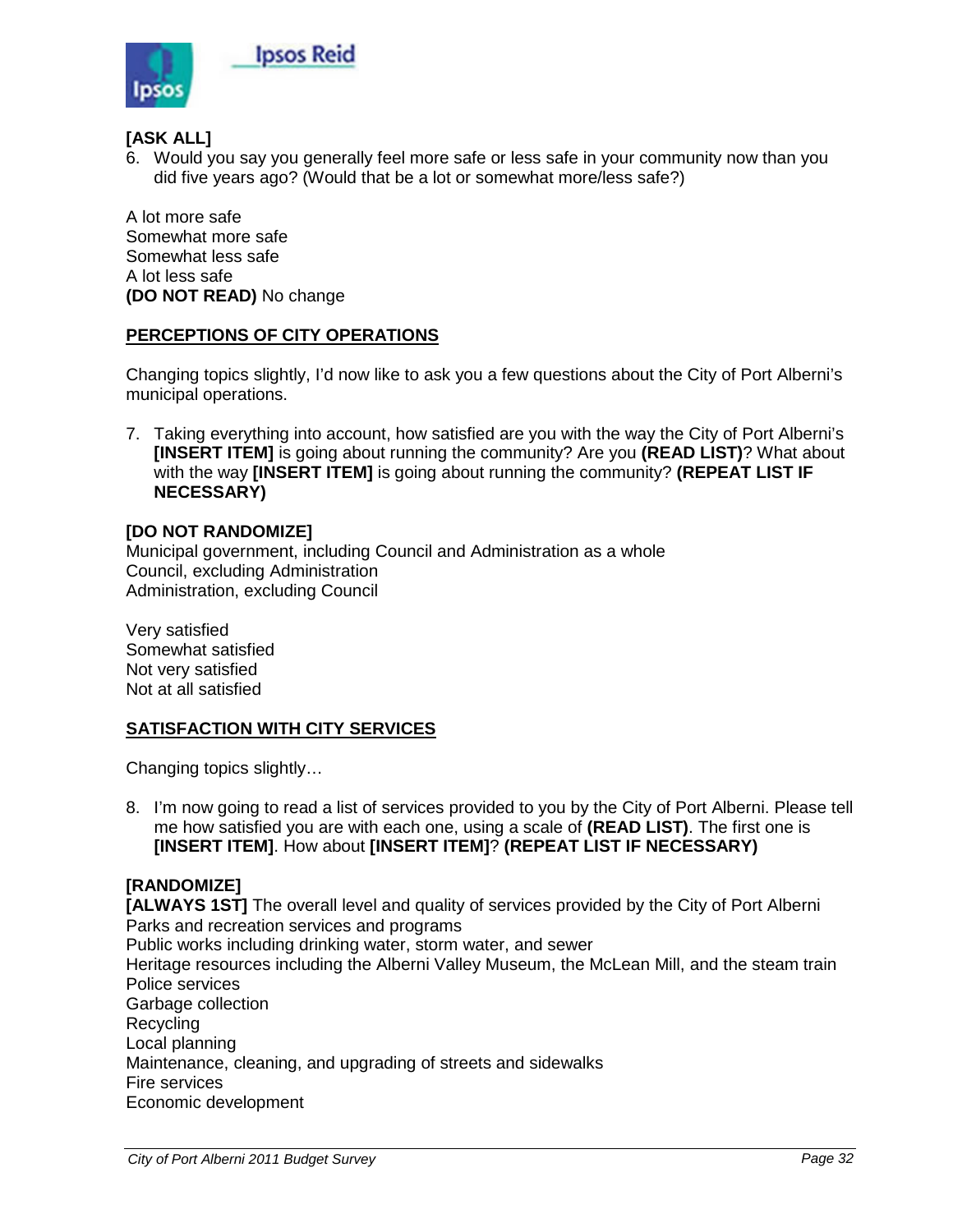

Very satisfied Somewhat satisfied Not very satisfied Not at all satisfied

#### **FINANCING**

Changing topics slightly…

9. Thinking about all the programs and services you receive from the City of Port Alberni, would you say that overall you get good value or poor value for the taxes you pay? (Is that very or fairly good/poor value?)

Very good value Fairly good value Fairly poor value Very poor value

10. Municipal property taxes are the primary way to pay for services provided by the City of Port Alberni. Due to the increased cost of maintaining current service levels and infrastructure, the City must balance taxation and service delivery levels. To deal with this situation, which of the following four options would you most like the City to pursue? **(READ LIST) [ACCEPT 1 MENTION]**

#### **[ROTATE 1-4, 4-1]**

Increase taxes – to enhance or expand services Increase taxes – to maintain services at current levels Cut services – to maintain current tax level Cut services – to reduce taxes **[ALWAYS LAST] (DO NOT READ)** None

11. In addition to adjusting the property tax/service delivery balance, the City of Port Alberni has the option to generate some additional revenue. Please tell me whether you would support or oppose the City using each of the following to help pay for municipal services and programs. The first one is **[INSERT ITEM]**. (Is that strongly or somewhat support/oppose?) How about **[INSERT ITEM]**? **(REPEAT LIST IF NECESSARY)**

#### **[RANDOMIZE]**

Increased or new user fees on programs and services (IF NEEDED: These are the fees you would pay to participate in some municipal programs or services)

**[ALWAYS AFTER ITEM ABOVE]** Increased or new user fees specifically for access to park and recreation facilities (IF NEEDED: These are the fees you would pay to access some of these facilities)

Corporate sponsorship for municipal programs and facilities

Pay parking implemented in streets and all public parking areas

Increased or new development application fees for things such as building permits, subdivisions, etc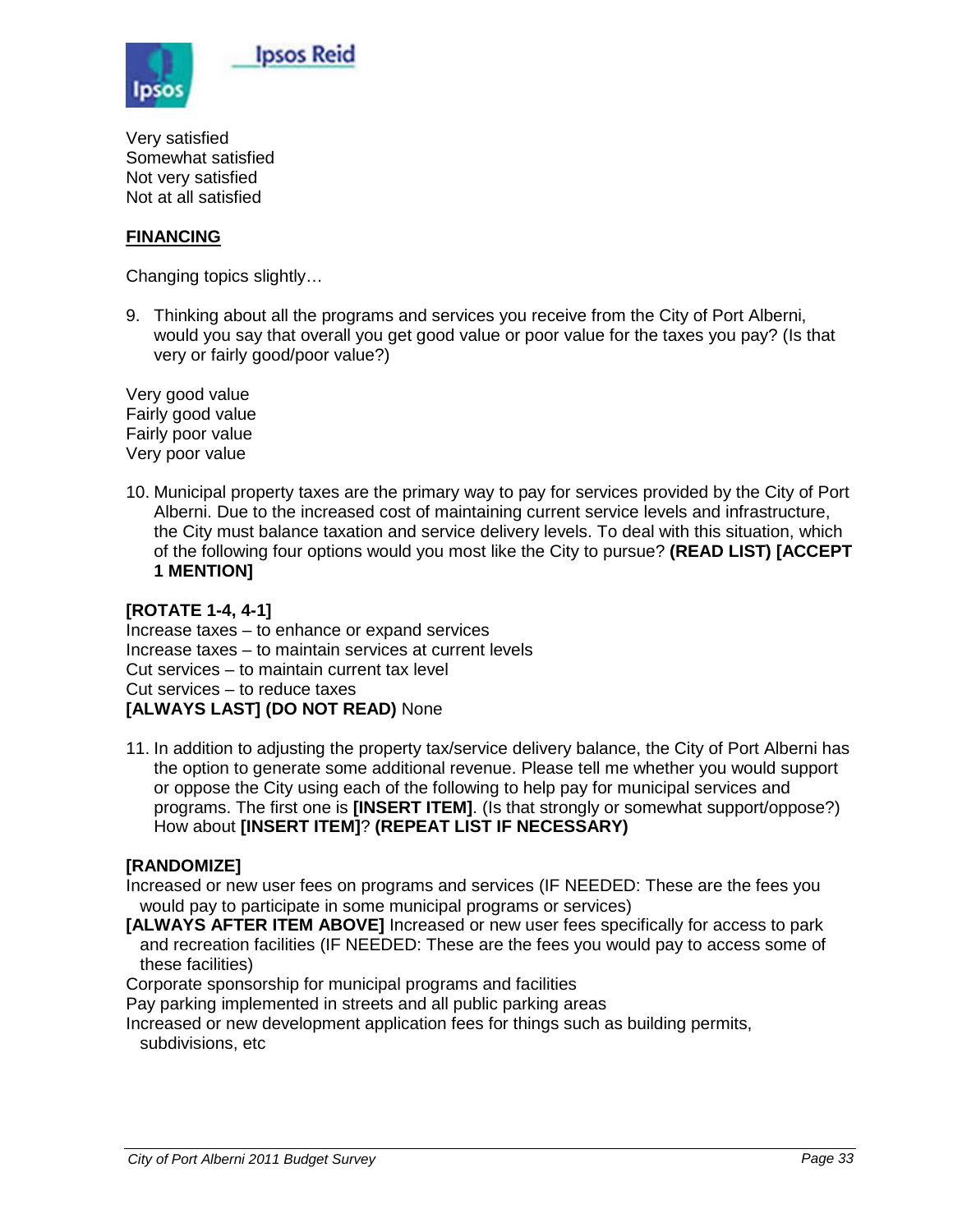

Strongly support Somewhat support Somewhat oppose Strongly oppose

As you may know, the paper and saw mill industry in Port Alberni currently pays 30% of the City's property taxes. This was lowered from 35% in 2009 and will be lowered to 25% by 2012. Some people have suggested that the industrial tax rate needs to be reduced even further in order for the community to maintain employment and attract new investment from a competitive industry. If the industrial tax rate is reduced further, the City would need to make up for the reduction in funds through other means, including increasing the residential share of property taxes and/or reducing the services it provides to residents.

12. Overall, would you support or oppose the City of Port Alberni further reducing the industrial tax rate, even if it means increasing the residential share of property taxes and/or reducing the services the City provides to residents? (Is that strongly or somewhat support/oppose?)

Strongly support Somewhat support Somewhat oppose Strongly oppose

#### **RECYCLING AND COMPOSTING**

Changing topics slightly…

13. What type of housing do you currently occupy? **(READ LIST) [ACCEPT 1 MENTION]**

#### **[DO NOT RANDOMIZE]**

Single, detached house Duplex, triplex, or semi-detached Apartment Townhouse or rowhouse Secondary suite **(DO NOT READ)** Other [do not specify] (INTERVIEWER NOTE: If respondent says 'condominium', ask: Do you mean an apartment, townhouse, or duplex?)

#### **[IF 'SINGLE, DETACHED HOUSE' IN Q13, ASK Q14-Q16. OTHERWISE, SKIP TO INTRODUCTION TO Q17.]**

14. Do you currently compost your **[INSERT ITEM]** at home? What about your **[INSERT ITEM]**? **(RECORD RESPONSE FOR EACH ITEM)**

**[RANDOMIZE]** Kitchen food scraps Yard waste

Yes No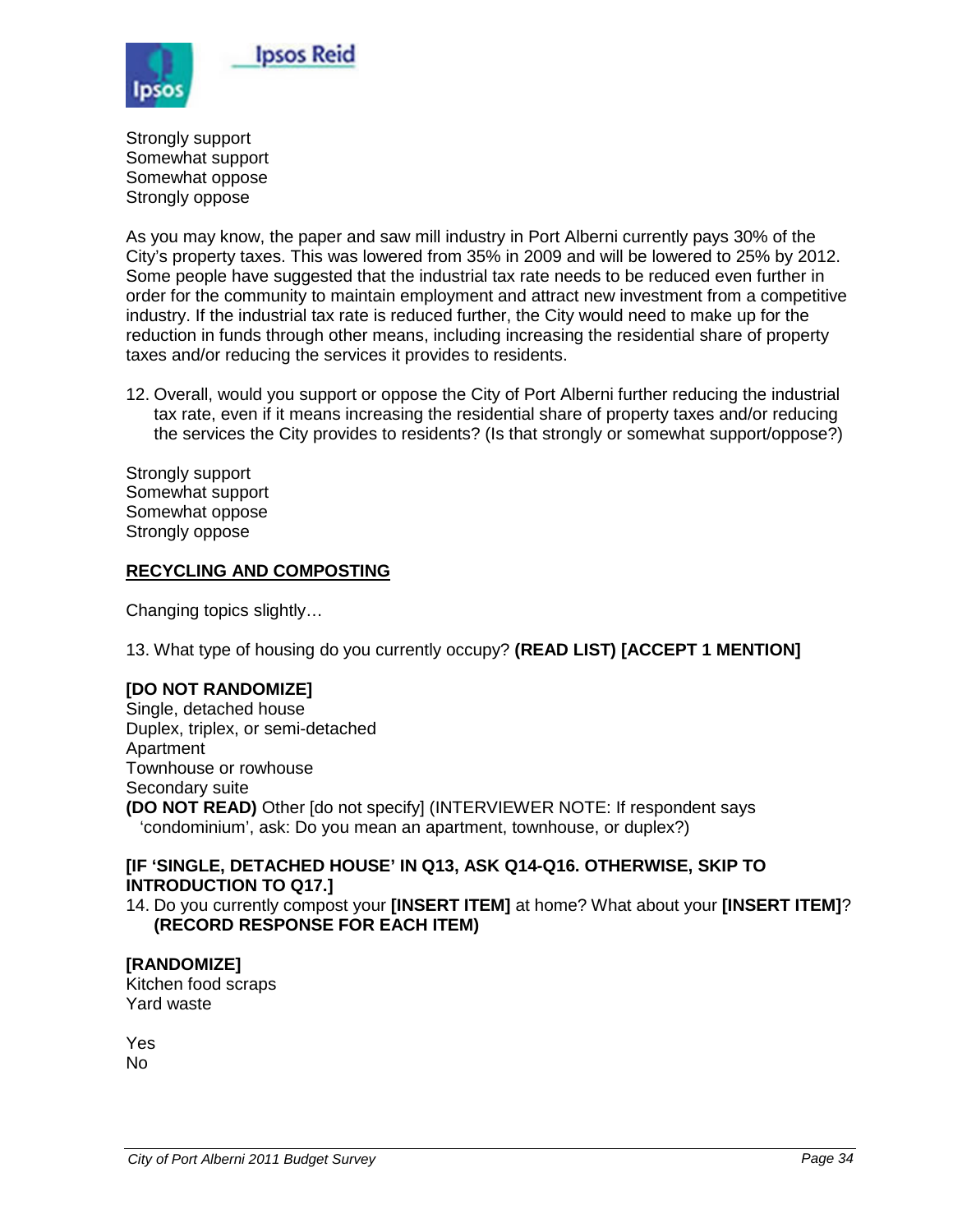

As you may know, Port Alberni residents living in single, detached houses currently receive biweekly curbside pick-up of recyclables such as cardboard, box board, mixed papers, tin cans, and some household plastics. The annual fee for this service is \$30.20 per household. Consideration is being given to expanding this service to include curbside pick-up of additional kitchen and yard waste.

15. What is the maximum annual fee you would be willing to pay for weekly curbside pick-up of kitchen food scraps and yard waste? This fee would be in addition to the annual recycling fee that residents already pay. (IF NECESSARY: Please provide your best estimate.) **(RECORD DOLLAR AMOUNT)**

#### **[RANGE \$0-\$1000]**

16. Rather than offering weekly curbside pick-up of kitchen food scraps and yard waste, a dropoff composting depot for these types of items could be provided. What is the maximum annual fee you would be willing to pay to have this type of facility provided? Again, this fee would be in addition to the annual recycling fee that residents already pay. (IF NECESSARY: Please provide your best estimate.) **(RECORD DOLLAR AMOUNT)**

#### **[RANGE \$0-\$1000]**

#### **PLYWOOD PLANT SITE**

#### **[ASK ALL]**

Next a question about the former Plywood Plant site that is located on the waterfront at the City's southern boundary. As you may know, the City purchased this site in 1993 but has not committed to any specific use for it at this time. While this site is currently zoned for industrial use, some people have suggested the City consider alternative uses for it.

17. I'm going to read a number of different possible uses for this site and would like you to tell me which one you would most like the City to pursue. **(READ LIST) [ACCEPT 1 MENTION ONLY]**

#### **[RANDOMIZE]**

Keep the site as City property but rezone and develop it to provide public access to the waterfront for recreation purposes, keeping in mind that there would be a significant cost associated with this

Sell the site but maintain its industrial designation

Sell the site but implement mixed use zoning that would allow for both industrial and commercial activities

**[ALWAYS LAST] (DO NOT READ)** None of the above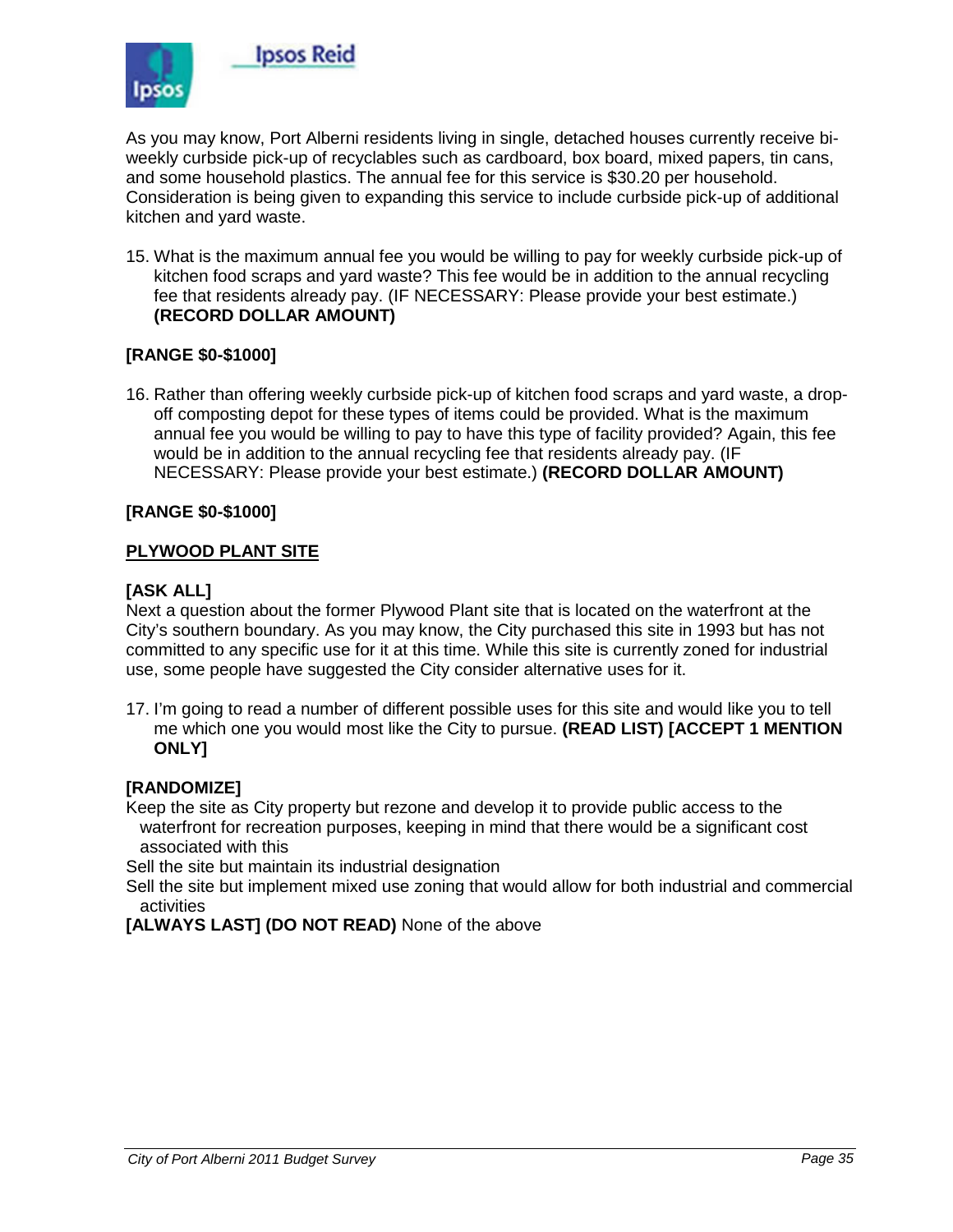

#### **COMMUNICATION AND WEBSITE**

Changing topics slightly…

19. What methods would be best for the City to communicate information to you? **(DO NOT READ LIST) [ACCEPT 1 MENTION]**

**Newspaper** Mail/mailings City website Internet (unspecified) Email Newsletter/pamphlet/flyer/brochure City meetings including Council meetings, Advisory committees, etc Open houses/public consultations TV Radio **Telephone** Social media (Twitter, Facebook, etc) None/nothing Other (specify)

20. In the past 12 months, have you visited the City of Port Alberni's website?

Yes No

#### **[IF 'YES' IN Q20, ASK Q21-Q22. OTHERWISE, SKIP TO Q23.]**

21. How often do you typically visit the City's website? Would you say **(READ LIST)**?

Everyday or almost everyday At least once a week At least once a month A few times a year Once a year or less

22. How useful is the content of information and online services available on the City's website? Is it **(READ LIST)**?

Very useful Somewhat useful Not too useful Not at all useful